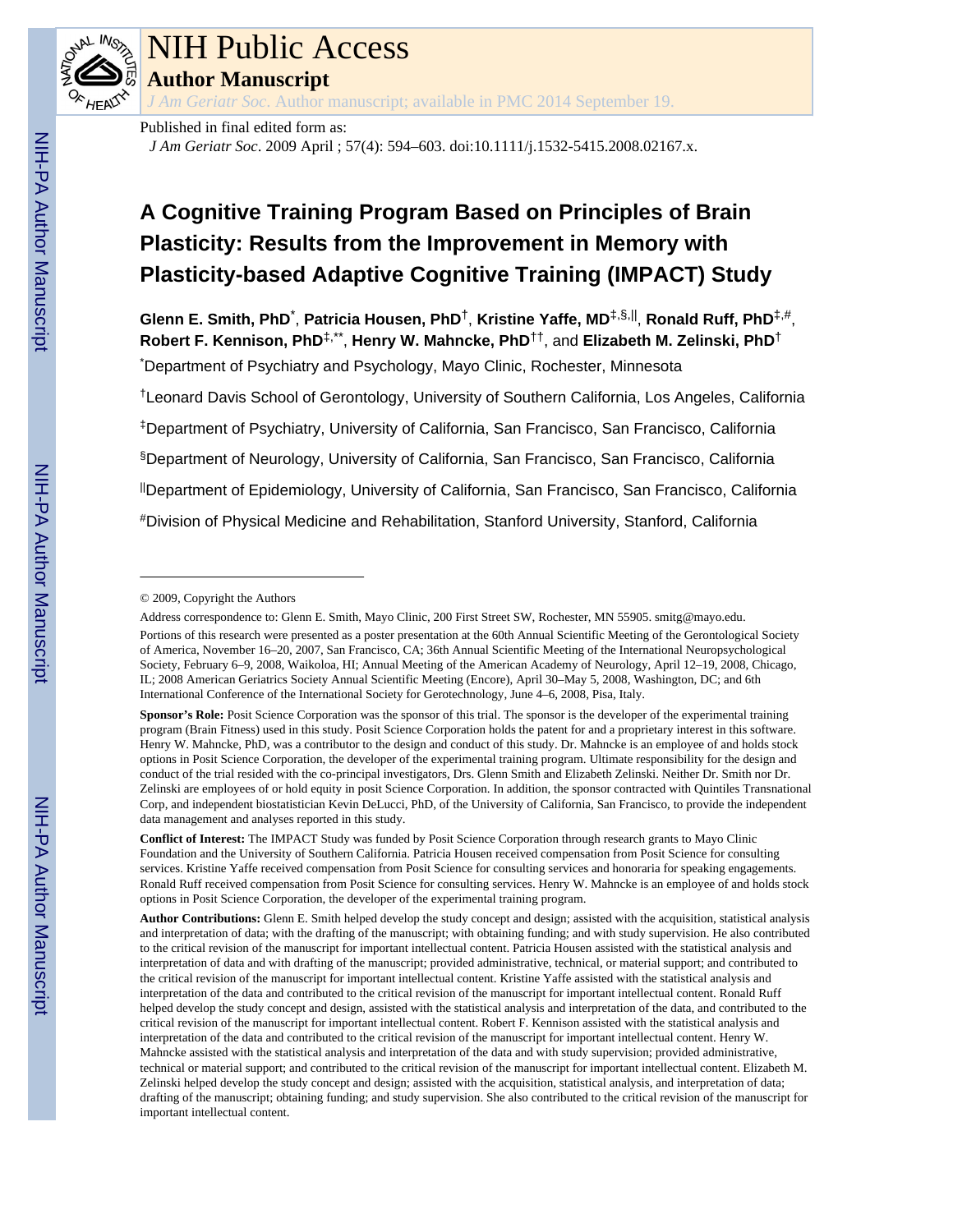\*\*Department of Psychology, California State University, Los Angeles, California

††Posit Science Corporation, San Francisco, California

#### **Abstract**

**OBJECTIVES—**To investigate the efficacy of a novel brain plasticity–based computerized cognitive training program in older adults and to evaluate the effect on untrained measures of memory and attention and participant-reported outcomes.

**DESIGN—**Multisite randomized controlled double-blind trial with two treatment groups.

**SETTING—**Communities in northern and southern California and Minnesota.

**PARTICIPANTS—**Community-dwelling adults aged 65 and older  $(N = 487)$  without a diagnosis of clinically significant cognitive impairment.

**INTERVENTION—**Participants were randomized to receive a broadly-available brain plasticity– based computerized cognitive training program (intervention) or a novelty- and intensity-matched general cognitive stimulation program modeling treatment as usual (active control). Duration of training was 1 hour per day, 5 days per week, for 8 weeks, for a total of 40 hours.

**MEASUREMENTS—**The primary outcome was a composite score calculated from six subtests of the Repeatable Battery for the Assessment of Neuropsychological Status that use the auditory modality (RBANS Auditory Memory/Attention). Secondary measures were derived from performance on the experimental program, standardized neuropsychological assessments of memory and attention, and participant-reported outcomes.

**RESULTS—**RBANS Auditory Memory/Attention improvement was significantly greater (*P* = . 02) in the experimental group (3.9 points, 95% confidence interval (CI) =  $2.7-5.1$ ) than in the control group (1.8 points,  $95\%$  CI = 0.6–3.0). Multiple secondary measures of memory and attention showed significantly greater improvements in the experimental group (word list total score, word list delayed recall, digits backwards, letter–number sequencing;  $P < .05$ ), as did the participant-reported outcome measure  $(P = .001)$ . No advantage for the experimental group was seen in narrative memory.

**CONCLUSION—**The experimental program improved generalized measures of memory and attention more than an active control program.

#### **Keywords**

clinical trial; cognitive decline; computerized cognitive training; participant-reported outcomes; brain plasticity

> Cognitive decline is associated with risk for functional decline, nursing home placement, and mortality.<sup> $1-3$ </sup> In older individuals, concerns about forgetfulness are widespread and are associated with depression and anxiety. $4-6$  Interventions that reliably improve cognitive function thus have the opportunity to substantially improve the health and quality of life of older individuals.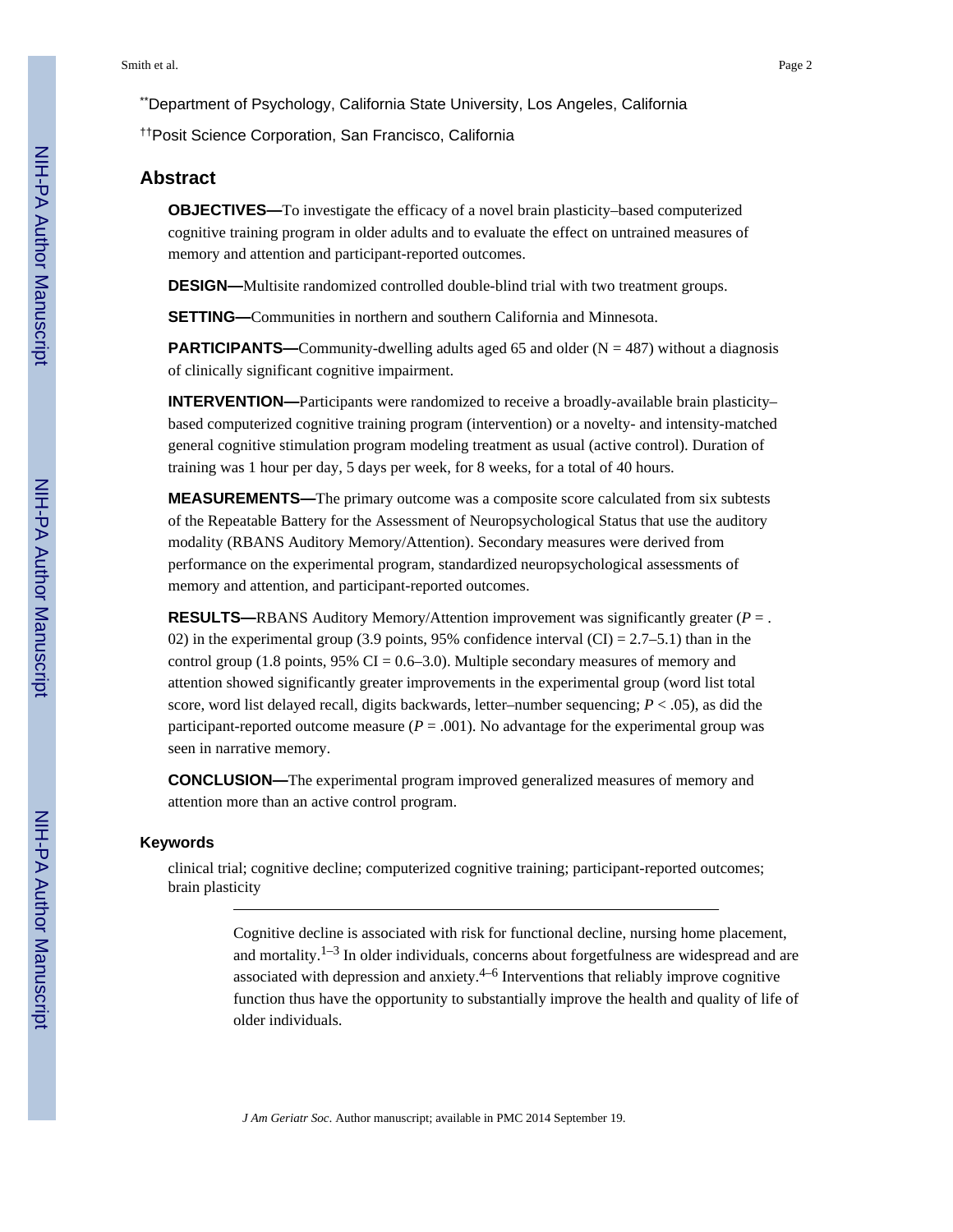Two general approaches for maintaining or improving cognitive function in older adults have emerged. The first approach is focused on direct instruction of putatively useful strategies.<sup>7–12</sup> Although improvement on cognitive tests is generally seen after direct strategy instruction, performance gains typically do not generalize beyond tasks corresponding directly to the strategies taught,  $13-15$  and it is not clear that older adults continue to use learned strategies over time.<sup>15</sup> As a result, strategy training programs have not been widely adopted.

A second approach is derived from studies in animals<sup>16</sup> and humans<sup>17–20</sup> that suggest that nonspecific cognitive stimulation reduces the risk of cognitive decline. This has led to the practice of encouraging older adults to engage in everyday cognitively stimulating activities,  $14,21,22$  but the retrospective and observational designs of the human studies have led to difficulty interpreting the direction of causation between cognitive function and cognitively stimulating activities.<sup>22</sup>

Regardless of the design principles, large-scale randomized controlled trials of training programs that are broadly available for patient use are lacking, limiting the ability of physicians to make evidence-based recommendations to older adults experiencing cognitive decline.

In recent years, recognition of the importance of sensory system function to cognitive function has prompted the development of a novel approach for treating age-related cognitive decline. It has been proposed that age-related reductions in the quality of neural information flowing through peripheral and central sensory systems to cognitive systems contribute to age-related cognitive decline.<sup>23,24</sup> Animal and human studies have demonstrated that the performance of sensory systems in the cerebral cortex can be substantially improved through intensive learning and practice and that plastic brain changes across networks of relevant cortical areas in the central nervous system mediate these improvements.25,26 Consequently, a cognitive training program designed to improve central sensory system function could potentially improve cognitive function in older adults. $27$ 

Results are reported from the Improvement in Memory with Plasticity-based Adaptive Cognitive Training (IMPACT) study, a large randomized controlled two-arm clinical trial using a broadly available cognitive training program (Brain Fitness Program, Posit Science, San Francisco, CA). The program is designed to improve the function of the auditory system through intensive brain plasticity–based learning and has shown promise in smaller-scale studies.<sup>27,28</sup> The current study builds upon the earlier studies by broadening the outcome measures to include a positive control for task learning, more memory and attention measures, and participant-reported outcomes (PROs), as well as being powered to detect across group differences.

The primary objective was to evaluate the efficacy of this experimental treatment (ET) training program by comparing the magnitude of improvements on untrained measures of memory and attention between the ET training program and an active control (AC) training program that engaged learning processes but was not designed to improve auditory system function.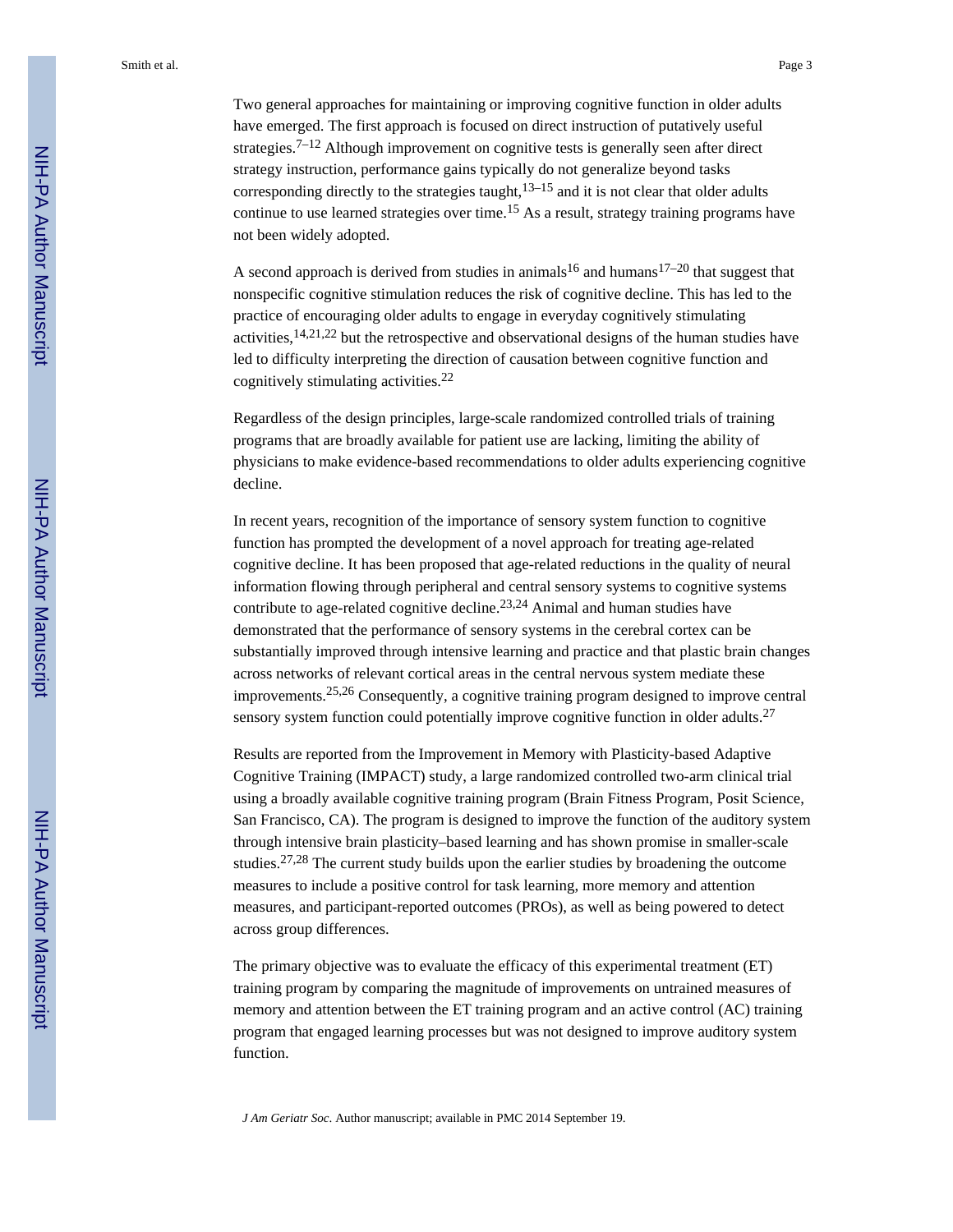#### **METHODS**

#### **Design**

This was a multisite (Los Angeles, CA; Rochester, MN; San Francisco, CA) randomized controlled double-blind trial.

#### **Participants**

Inclusion criteria were aged 65 and older, Mini-Mental State Examination ( $MMSE<sup>29</sup>$ ) score of 26 or greater, English fluency, and ability to make time commitment. Exclusion criteria were major neurological or psychiatric illness history, including any history of stroke, transient is-chemic attack, or traumatic brain injury; acetylcholinesterase inhibitor use; current substance abuse; significant communicative impairments; and concurrent enrollment in other studies. Recruitment took place through advertisements, flyers, direct mail, and presentations.

#### **Procedures**

Institutional review board approval and written participant consent describing the ET and AC programs were obtained. No reimbursement was offered, but computer equipment was provided to all participants at no cost during the training period. Interventions were selfadministered at participants' homes; assessments occurred in clinical offices. Participants completed 40 sessions (1 h/d, 5 d/wk, for 8 weeks).

Participants not adherent to the training regimen (completing < 10 sessions in the first month or skipping > 10 consecutive sessions thereafter), those who during the study no longer met the inclusion and exclusion criteria, or those voluntarily withdrawing consent were discontinued from the study. In all cases, their pretraining data were retained for the intention-to-treat (ITT) analysis.

Participants were given sequential study identification numbers and randomly assigned to an age-stratified treatment group (20% aged 65–69, 40% aged 70–79, 40% aged 80). A random sequence of ET and AC assignments within each age stratum was generated before study commencement. Sites requested randomization allocation through e-mail, and a single staff member fulfilled requests through concealed randomization allocation sequence administered. Randomization was blocked according to site and age.

During the initial visit, an unblinded trainer installed the computer and provided individualized instruction and pretraining as needed in the use of the equipment and training program for both groups. The trainers used standardized scripts to describe the rationales and benefits of both programs to maintain participant blinding. ET and AC training tasks were self-administered. Trainers contacted participants weekly to identify and resolve technical problems and record adverse events.

Participants and clinicians administering and scoring outcome measures were blinded. Effectiveness of blinding was evaluated by administering a posttraining questionnaire to compare ET and AC group self-reports of perceived change in cognitive function and comparing proportions of ET and AC participants who voluntarily withdrew consent.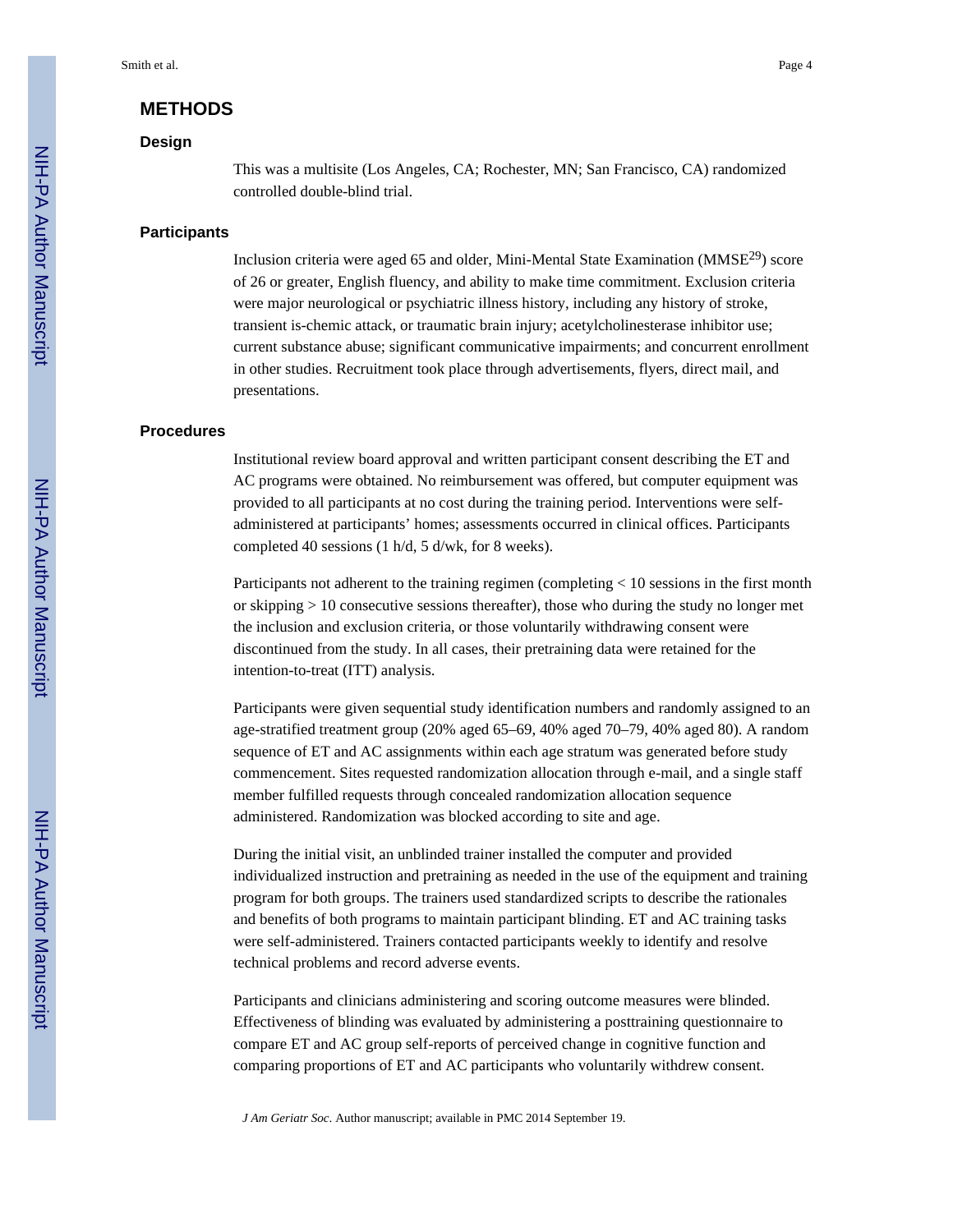#### **Training Programs**

**Brain Plasticity–Based ET—**The ET consisted of six computerized exercises designed to improve the speed and accuracy of auditory information processing. Exercises continuously adjusted difficulty to user performance to maintain an approximately 85% correct rate. Correct trials were rewarded with points and animations. Exercises contained stimulus sets spanning the acoustic organization of speech. The exercises included time order judgment of pairs of frequency-modulated sweeps, discrimination of confusable syllables, recognition of sequences of confusable syllables, matching pairs of confusable syllables, reconstruction of sequences of verbal instructions, and identification of details in a verbally presented story. During the initial stages of training in all exercises, all auditory stimuli were processed to exaggerate the rapid temporal transitions within the sounds by increasing their amplitude and stretching them in time. The goal of the processing was to increase the effectiveness by which these stimuli engage and drive plastic changes in brain systems that, in older adults, exhibit relatively poor temporal response properties.<sup>27</sup> This exaggeration was gradually removed over the course of the training period such that, by the end of training, all auditory stimuli had temporal characteristics representative of real-world rapid speech. In each training session, a participant worked with four of the six exercises for 15 minutes per exercise. Adherence was monitored using electronic data upload after each training session.

**Educational Training AC—AC** training was required to have face validity; be consistent with common physician recommendations for cognitive stimulation; and match ET for training time, audiovisual presentation, and computer use. Thus the program employed a learning-based training approach in which participants used computers to view digital video disc (DVD)-based educational programs on history, art, and literature. Participants answered written quizzes after each training session that required the specific factual content knowledge presented by the DVD in that session. These quizzes served to ensure attention and learning during the training session and allowed quantitative measurement of compliance.

The trial design did not incorporate a no-contact control (NCC) condition based on comparisons of NCC and AC group auditory memory outcomes in previous work that showed equivalent cognitive improvements in NCC and AC groups.  $27,28$ 

#### **Pretraining Characterization Measures**

Demographics (age, education, sex, ethnicity, first language), cognitive status (MMSE, estimated intelligence quotient (Wechsler Test of Adult Reading)<sup>30</sup>), depression (15-item Geriatric Depression Scale score<sup>31</sup>), and sensory functions (audiometric function, tinnitus, hearing aid, eyeglass use) were measured.

#### **Outcome Measures**

The primary outcome measure was derived from Repeatable Battery for the Assessment of Neuropsychological Status ( $RBANS<sup>32</sup>$ ), a standardized neuropsychological assessment battery that is sensitive to mild cognitive deficits. Because the ET focused on improving auditory processing, the primary outcome measure (RBANS Auditory Memory/Attention)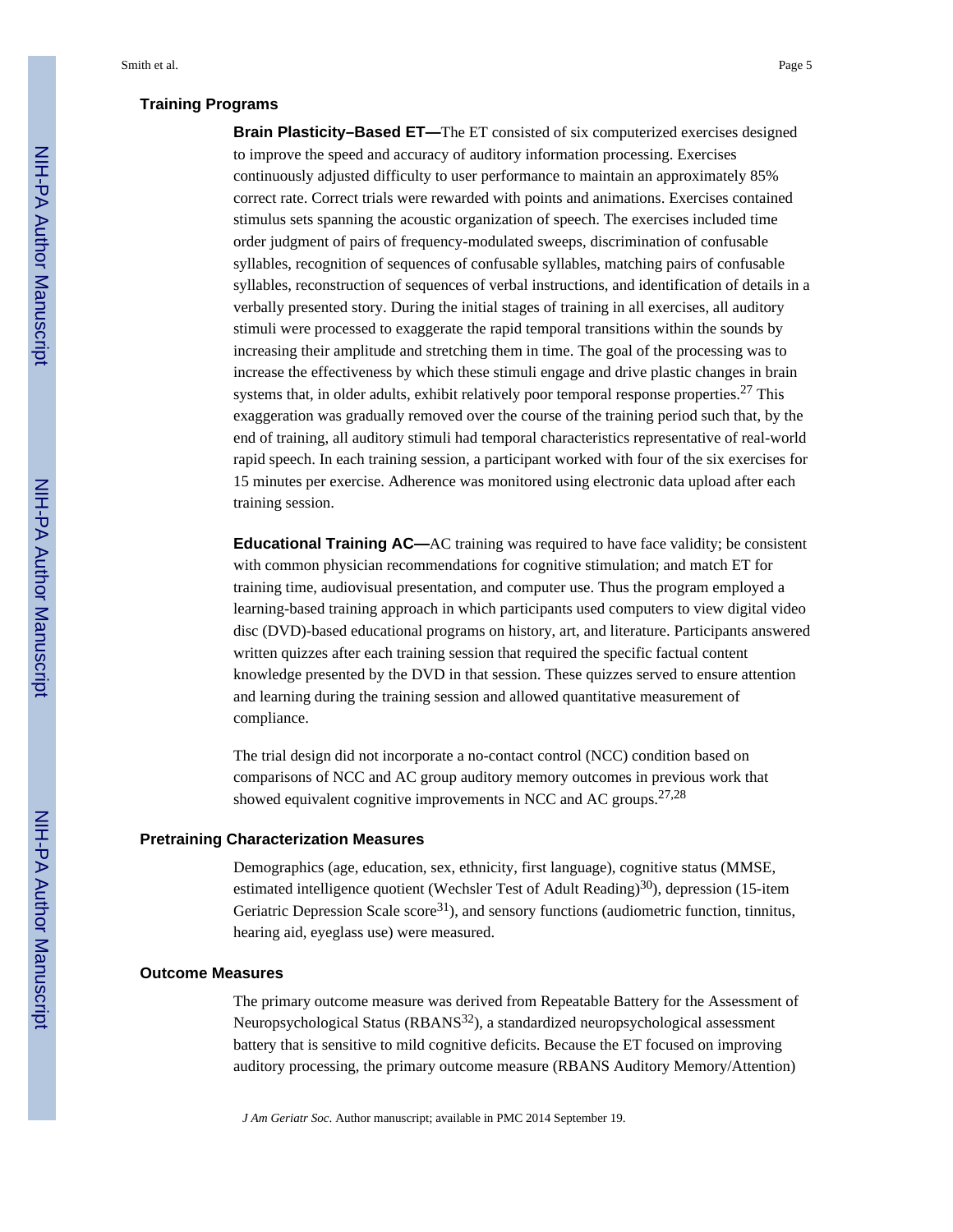was derived from the six RBANS subtests that use orally presented speech as stimuli (list learning, story memory, digit span forward, delayed free list recall, delayed list recognition, delayed free story recall). Raw scores were converted to scaled scores based on look-up tables mapping normative RBANS population data to optimal Gaussian distributions. Delayed list recall and recognition were summed before scaling to allow inclusion of the skewed recognition data. The five equally weighted scaled scores were then summed and mapped to a composite index score (average  $= 100$ , standard deviation  $\pm 15$ ).

Because the RBANS may exhibit ceiling effects in highly functioning older adults, <sup>28</sup> additional assessments of auditory memory and attention were used to provide further information about the robustness of generalization. Standardized published measures that met the following criteria were chosen: use of orally presented speech as stimuli, sensitivity to age-related cognitive decline, lack of test–retest effects through use of multiple forms or stimuli that are not remembered across assessment visits, and relevance to memory and attention. The measures used were Rey Auditory Verbal Learning Test (RAVLT<sup>33</sup>) total score (sum of trials 1–5) and word list delayed recall, Rivermead Behavioral Memory Test  $(RBMT<sup>34</sup>)$  immediate and delayed recall, and Wechsler Memory Scale (WMS-III<sup>35</sup>) letternumber sequencing (LNS) and digit span backwards tests. An overall composite score (Overall Memory) combining RAVLT total score and word list delayed recall, RBMT immediate and delayed recall, and LNS and digits backwards was derived as described for RBANS Auditory Memory/Attention; because of the lack of published co-normed data, standardization was based on the pretraining score distribution.

Secondary outcomes also included a directly trained measure of exercise performance derived from the ET processing speed exercise, as well as a pre–post PRO measure that assesses perceptions of cognitive abilities (Cognitive Self-Report Questionnaire,  $CSRQ-25^{36}$ ). The CSRQ-25 consists of 25 statements about cognition and mood in everyday life over the past 2 weeks, answered using a 5-point Likert scale. The CSRQ-25 was developed as a PRO, because existing PROs do not include questions relevant to cognitive training, are not appropriate for healthy older adult population, or were designed to measure cognitive impairment rather than be sensitive to improvement. The CSRQ-25 was validated using factor analysis on 207 healthy older adults before this study. Concurrent and divergent validity were established by examining correlations  $(P < .05)$  with subscales of the Life Satisfaction Scale  $(LSS)$ ,  $37$  Cognitive Failures Questionnaire (CFQ),  $38$  and Geriatric Depression Scale.31 Reliability measures include Cronbach alpha 0.91, Spearman-Brown split-half reliability 0.94, and 2-month test–retest reliability 0.85.

A posttraining questionnaire was used to assess the maintenance of participant blinding. The measure consisted of 64 statements addressing eight different cognitive performance abilities (e.g., recall) asking whether participants believed that they improved, remained the same, or worsened specifically because of being in the study. The sum across all questions was used as a measure of participants' belief in the efficacy of their training arm.

Clinical assessors were trained using a standardized protocol, and their performance was monitored and corrected as necessary throughout the study. A second blinded assessor double-scored assessments.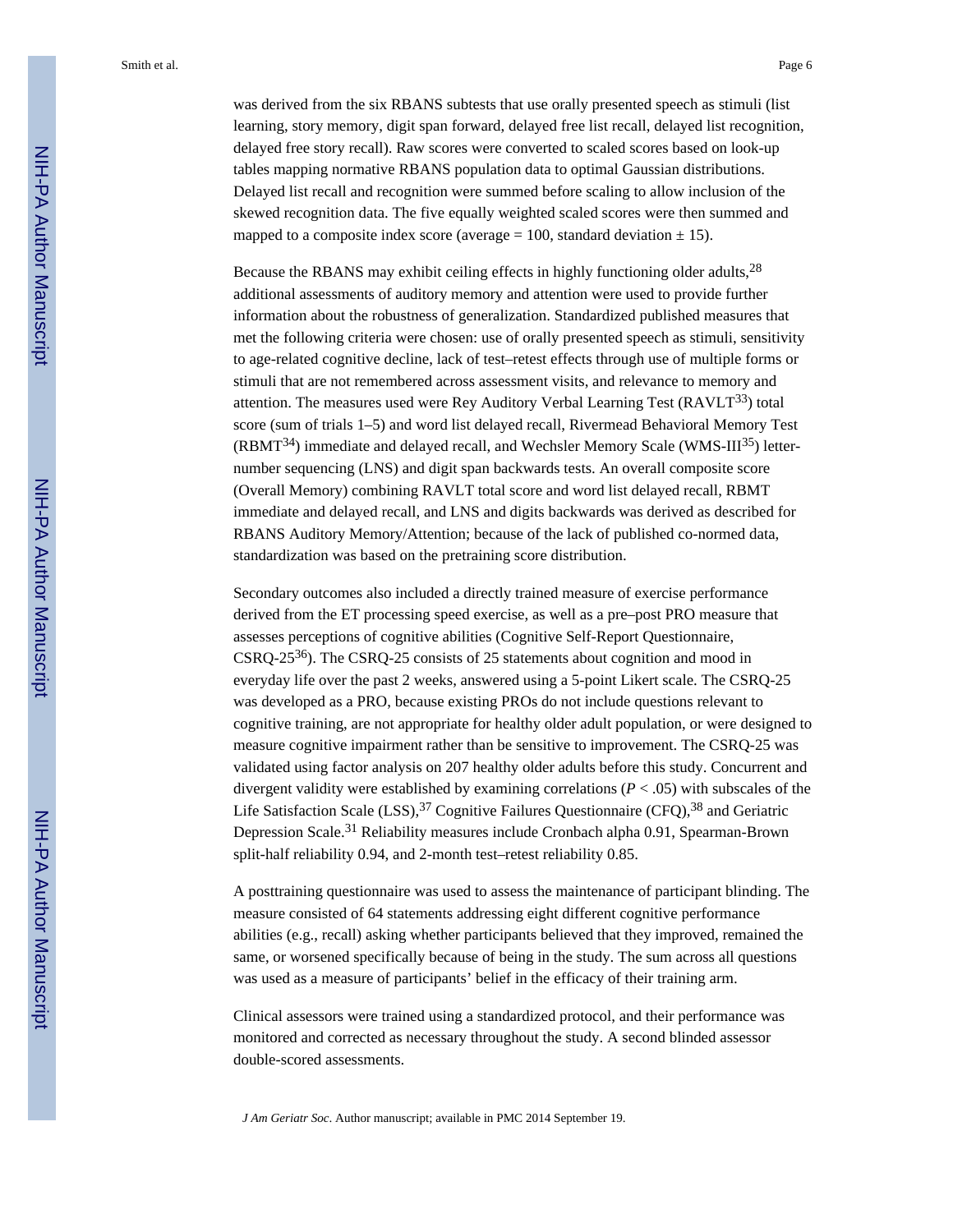Measures were collected at pre- and posttraining visits. Counterbalanced parallel forms of the RBANS, RAVLT, and RBMT were used to reduce the potential of test–retest effects.

#### **Analysis**

A predefined analysis plan specified sample size, the ITT population, and the statistical approach.

Sample size was calculated using data from smaller studies<sup>27,28</sup> to detect an effect size of 0.25 at 80% power for the primary outcome measure. The ITT sample included all participants completing the initial training visit, including those discontinued for training nonadherence, dropped for the previously described inclusion or exclusion reasons, voluntarily withdrawn, lost to follow-up, or dead.

Individual linear mixed effects models were fit for the primary and each of the secondary outcomes measures. Missing data were accounted for using iterative full-information maximum likelihood estimation of relevant model parameters. This approach allows the use of the entire ITT group while optimally estimating treatment effects in the presence of missing data in a statistically unbiased manner. It is generally considered superior to simple imputation (e.g., last observation carry forward),  $39-41$  and in the case of a complete data set is similar to a repeated-measures analysis of variance. For comparison of ET to AC in the ITT group, each model included treatment group and time as fixed factors and site as a random factor. An interaction term (training group  $\times$  time) estimated the effect of cognitive training on outcome measure change.

To confirm that the statistical approach or missing data did not misrepresent the results, each outcome measure was also analyzed with an analysis of covariance (ANCOVA) of the preto posttraining difference score in the fully evaluable sample, using pretraining score as a covariate and training group as a factor.  $P$ -values from the training group  $\times$  time interaction term (from the linear mixed model) or the training group factor (ANCOVA) were evaluated for significance. In all cases, the significance and effect sizes from the linear mixed model and analysis of covariance approach were similar (i.e., all outcome measures showing significance or nonsignificance in the linear mixed model analysis showed the same effect in the ANCOVA analysis). Data from the linear mixed models are reported in the Results section.

A single primary outcome measure (RBANS Memory/Attention) was predefined to conserve an overall alpha level of 0.05. No corrections for multiple comparisons were made on the secondary measures.

Program usage, assessed in terms of the number of hours spent in training, was compared across treatment groups using independent-samples *t*-tests. One-sample *t*-tests were used to test whether self-reports on the post-training questionnaire were significantly different from zero.

Adverse events (AEs) were collected at points of contact between study staff and participants and when volunteered by participants. A blinded medical monitor categorized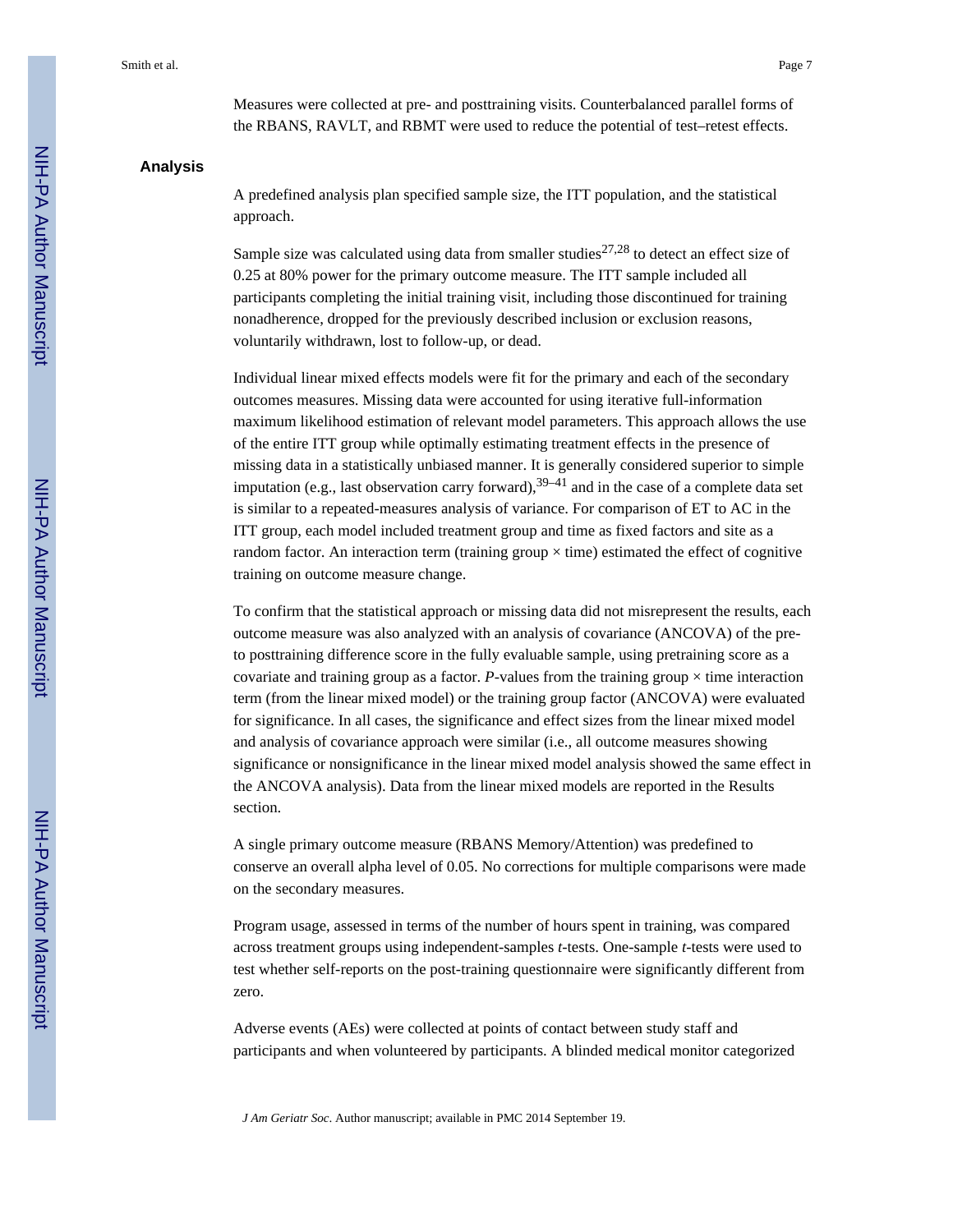events according to body system, severity, and training relatedness. The ET and AC groups were considered equivalent if the frequency of events were within 15 percentage points.

An independent data management contractor conducted analyses using SAS version 9.0 (SAS Institute Inc., Cary, NC) and SPSS version 15 (SPSS Inc., Chicago, IL).

#### **RESULTS**

#### **Participants**

Of 1,112 individuals contacted, 487 (43.8%) were eligible, 568 (51.1%) were ineligible, and 57 (5.1%) refused participation (Figure 1). Recruitment was conducted from January 2006 to July 2007; the final participant completed posttraining assessment in November 2007.

The ITT sample consisted of 487 participants ( $ET = 242$ ;  $AC = 245$ ). Pretraining demographic, sensory, and overall cognitive function characteristics appear in Table 1. Pretraining performance on outcome measures is listed in Table 2. Except for sex (ET = 42.1% male,  $AC = 53.1\%$  male,  $P = .02$ ), there were no significant differences between the ET and AC samples.

Noncompletion rates (training nonadherence, investigator drop for inclusion or exclusion reasons, voluntarily withdrawn, lost to follow-up, or dead) were not statistically different between the ET and AC groups (drop or withdrawal:  $ET = 19, 7.9\%$ ;  $AC = 32, 13.1\%$ ;  $P =$ . 06, chi-square test), although there was a trend toward greater noncompletion in the AC group. There were no drops or withdrawals due to participant inability to learn to selfadminister the ET or AC training programs. At baseline, the ET and AC noncompletion group was not significantly different in terms of demographic or sensory characteristics from the group that completed posttraining testing but scored significantly lower on cognitive function measures, including the MMSE (29.2 vs 28.6,  $P = .001$ ).

#### **Training Effects on Outcome Measures (ITT Sample)**

The ET and AC difference in sex was corrected for by including a fixed factor for sex in all statistical analyses. The fixed sex factor did not significantly affect results, nor was sex found to interact with training effects. All other pre-training characteristics were equivalent across groups and were thus not included in the statistical analyses. Change scores, significance, and effect sizes (Cohen *d*) for ET and AC comparisons are reported in Table 2. The results presented below and in Table 2 pertain to training group (ET vs AC)-by-time interactions. For significant effects, the interaction indicates that training benefits were greater in the ET group than in the AC group.

There was a significant effect  $(P = .02)$  on the primary outcome measure (RBANS Auditory Memory/Attention), indicating greater improvement in the ET group. Performance in the ET and AC groups improved by 3.9 and 1.8 index score units, respectively, yielding an effect size of 0.23.

Significant effects favored the ET group on the directly trained performance measure ( $P <$ . 001; ET =  $-68$  and AC =  $-8$  ms,  $d = 0.87$ ). On the untrained measures of memory and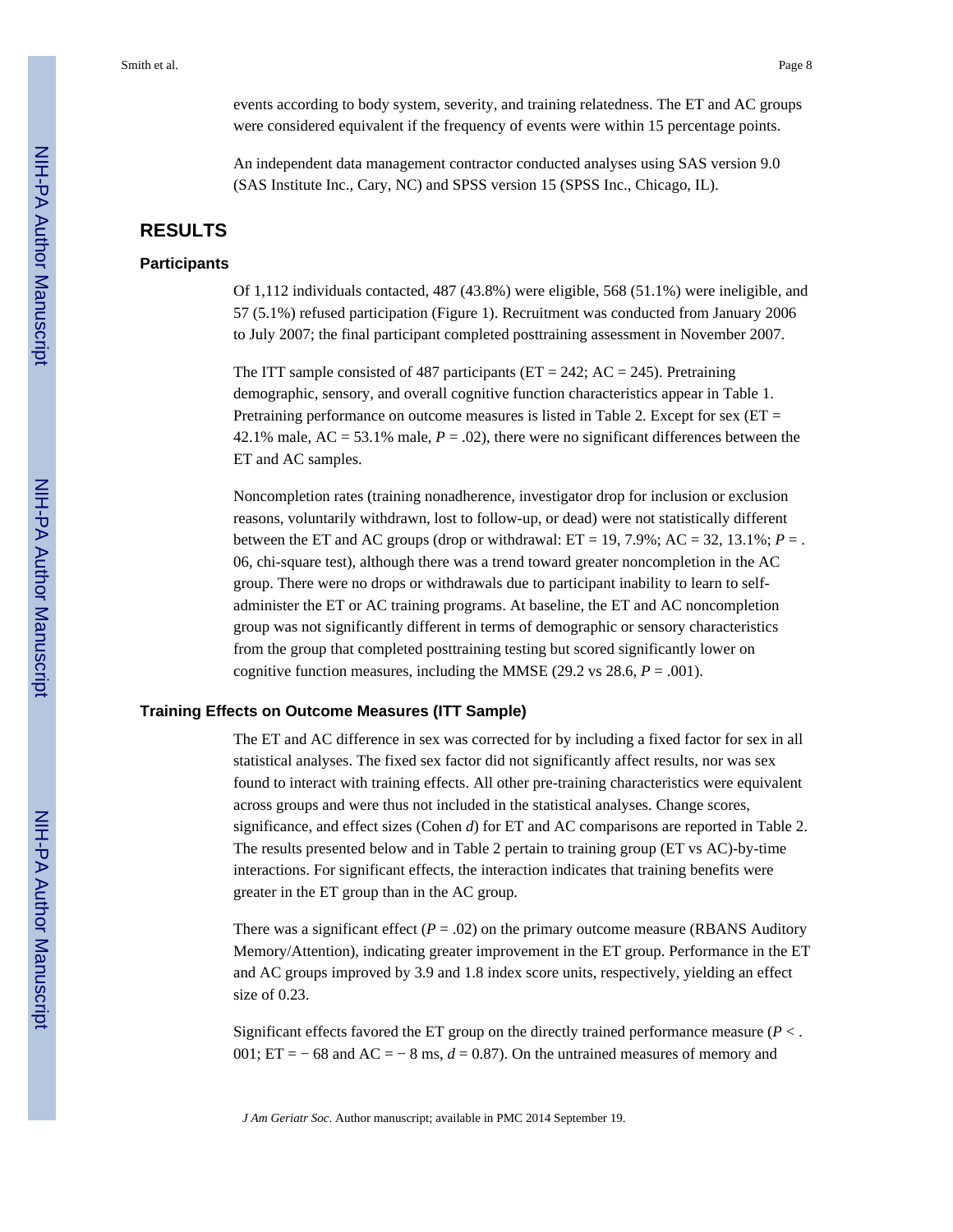attention, there were significant effects favoring the ET group for overall memory ( $P = .002$ ; +4.2 and +1.0 index score units,  $d = 0.30$ ), digit span backwards ( $P = .006$ ; +0.6 and +0.1 digits,  $d = 0.26$ ), LNS ( $P = .02$ ; +0.6 and +0.2 items,  $d = 0.23$ ), RAVLT total ( $P = .004$ ; +1.2 and  $-1.0$  raw score units,  $d = 0.28$ ), and RAVLT word list delayed recall ( $P = .04$ ; +0.6 and 0.0 words,  $d = 0.20$ ). No significant differences were observed for RBMT immediate ( $P =$ . 78,  $d = 0.03$ ) and delayed ( $P = .61$ ,  $d = 0.05$ ) recall. Significant effects favored the ET group for the PRO measure ( $P = .001$ ;  $- 0.069$  and  $+ 0.025$  raw score units,  $d = 0.33$ ).

Figure 2 shows pre and post scores according to group for RBANS Auditory Memory/ Attention, processing speed, overall memory, and the CSRQ-25 total.

To further characterize the results, reliable change score analysis was performed. A pre– posttraining change score criterion of +0.2 standard deviations of the pretraining scores was used to identify participants in the fully evaluable group showing reliable changes.<sup>15</sup> Consistent with the results from the primary analyses of the outcomes measures as continuous variables, the analyses demonstrated that a larger percentage of participants in the ET group showed changes on each outcome measure than in the AC group (Table 3).

The effectiveness of the participant blind was evaluated in two ways. First, the posttraining questionnaire was analyzed as an indicator of participant belief in the effectiveness of training. Second, the rate of participant voluntary withdrawal of consent over the course of training was used as an indicator that participants did not believe the training was benefiting them. In the first analysis, both groups self-rated themselves as having improved cognitive function (both one-sample *t*-tests significantly different than 0, *P* < .001). For the second analysis, rates of participant voluntary withdrawal of consent were not statistically different between the ET ( $n = 14, 5.9\%$ ) and AC ( $n = 23, 9.7\%$ ) groups ( $P = .12$ , chi-square test).

#### **Adverse Events**

Of the 81 training-related AEs (77% mild, 22% moderate, 1% severe), 34 related to physical symptoms (musculoskeletal pain, fatigue, headache;  $ET = 19$  incidents,  $AC = 15$ ), 28 related to psychological symptoms (e.g., anxiety, boredom, depressed mood;  $ET = 15$ ,  $AC = 13$ ), and 19 related to frustration ( $ET = 16$ ,  $AC = 3$ ). Only in the frustration category was there greater than a 15 percentage point difference between the ET and AC groups.

#### **DISCUSSION**

The IMPACT study is the first large-scale randomized controlled clinical trial of a broadly available cognitive training program with older adults to show generalization of performance gains to untrained standardized measures of memory and attention.

Significant improvement favoring the ET group on a performance measure directly related to the trained tasks was expected and was consistent with the generally large effect sizes seen on directly trained tasks in other training programs.<sup>42,43</sup> Unique to this study, performance improvements generalized to untrained standardized measures of memory and attention, implying that robust gains occurred across systems serving auditory-based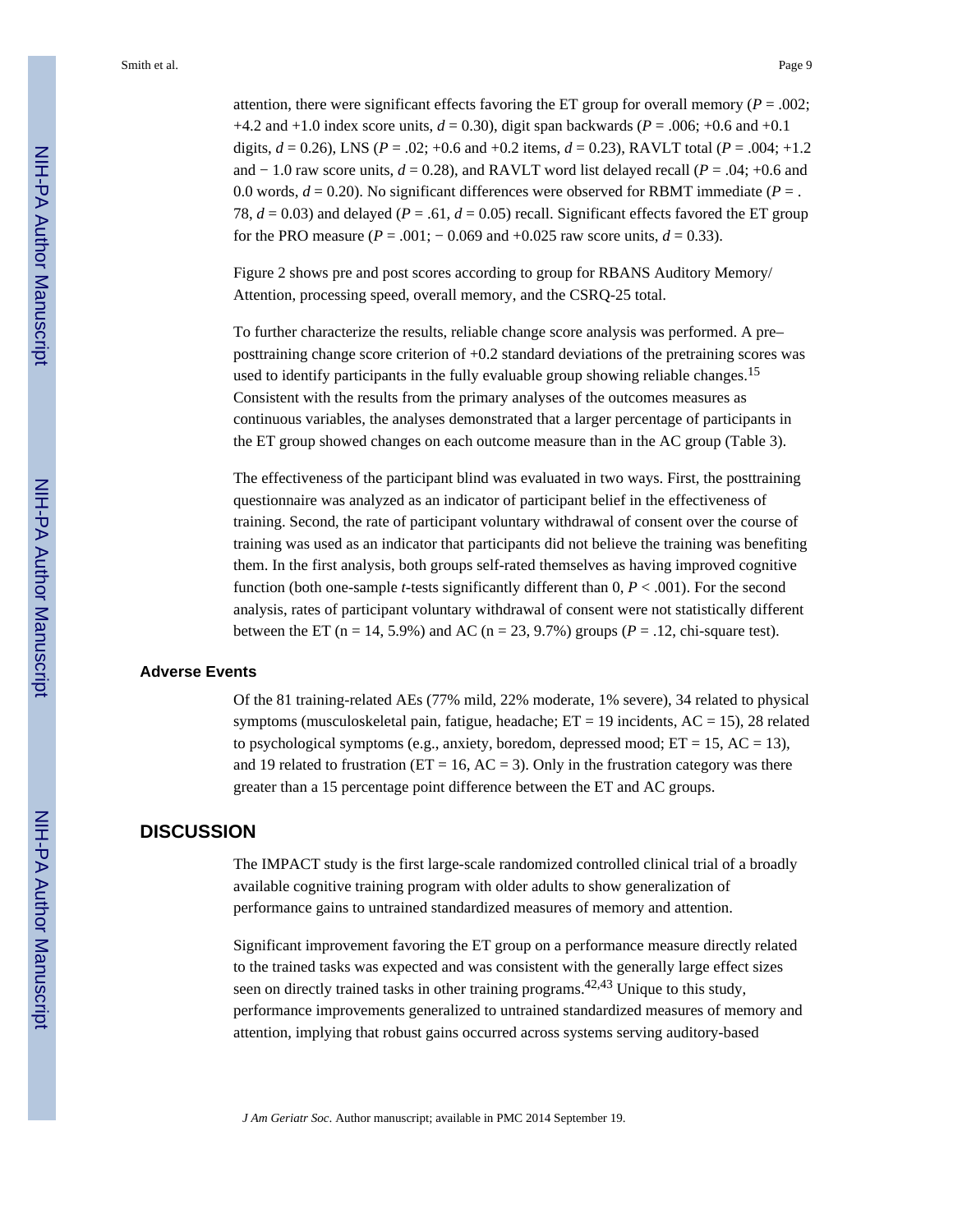cognition. Moreover, self-reported improvements by participants suggest that the changes may be behaviorally significant.

Characteristics of the IMPACT study design and results suggest that it is most likely that the specific approach taken in the brain plasticity–based training program account for the significantly greater improvements in performance observed for the ET group. First, the AC program mimicked recommendations for mental stimulation often made by healthcare providers, offered the real possibility of performance improvements on the outcome measures. This intentional incorporation of a learning-based AC program instead of an inactive placebo control set a high criterion for measuring success. Second, self-reports of posttraining benefit and participant voluntary withdrawal of consent rates were similar for the ET and AC groups, suggesting that the blinding procedures used were effective and, thus, that placebo effects were equivalent in both groups. In addition, although it is always possible in cognitive training studies that observed performance gains in the experimental group represent improved test-taking skills resulting from test-taking practice, this is an unlikely explanation in the IMPACT study. AC included paper-based written quizzes after each training session, whereas ET did not; thus, AC provided at least equal opportunities as the ET for developing the paper-based test-taking skills used during the neuropsychological assessment. Finally, it is unlikely that novelty of computer use, contact with staff, time spent being cognitively active, or nonspecific cognitive stimulation can explain the improvements in cognitive function, because these factors were all matched between the ET and AC groups.

The largest study of cognitive training in older adults (the Advanced Cognitive Training for Independent and Vital Elderly Study44) included a speed-of-processing training exercise sharing certain design principles with ET exercises in IMPACT, notably intensive practice, focus on perceptual speed and accuracy, use of adaptive algorithms, and emphasis on attention and reward. Training with this exercise showed a large effect size on the directly trained outcome measures $43$  and less risk of serious decline in health-related quality of life at follow-up visits.45,46 Additional studies have shown generalization of improvement to directly observed functional measures. $47-50$  Collectively, these results suggest that training programs incorporating intensive practice, focus on perceptual speed and accuracy, use of adaptive algorithms, and emphasis on attention and reward may represent a promising class of cognitive training approaches that will exhibit generalization and thus may be effective at countering age-related cognitive decline.

The magnitude of the effect sizes suggests that the results are clinically significant. Draft guidelines from the American Psychological Association<sup>15</sup> have defined a 0.20 effect size as the threshold for clinical significance. In addition to the directly trained performance measure, seven of the nine generalized outcomes measures show a statistically significant effect size of 0.20 or larger (range 0.20–0.33) in the ITT population.

Study demographics (primarily Caucasian and well educated) limit the interpretation of data from IMPACT. In addition, no measures of executive function or overall functional status were included. It would clarify the clinical utility of the training to expand the assessment battery in future studies. Given the promise of this training approach, it would also be of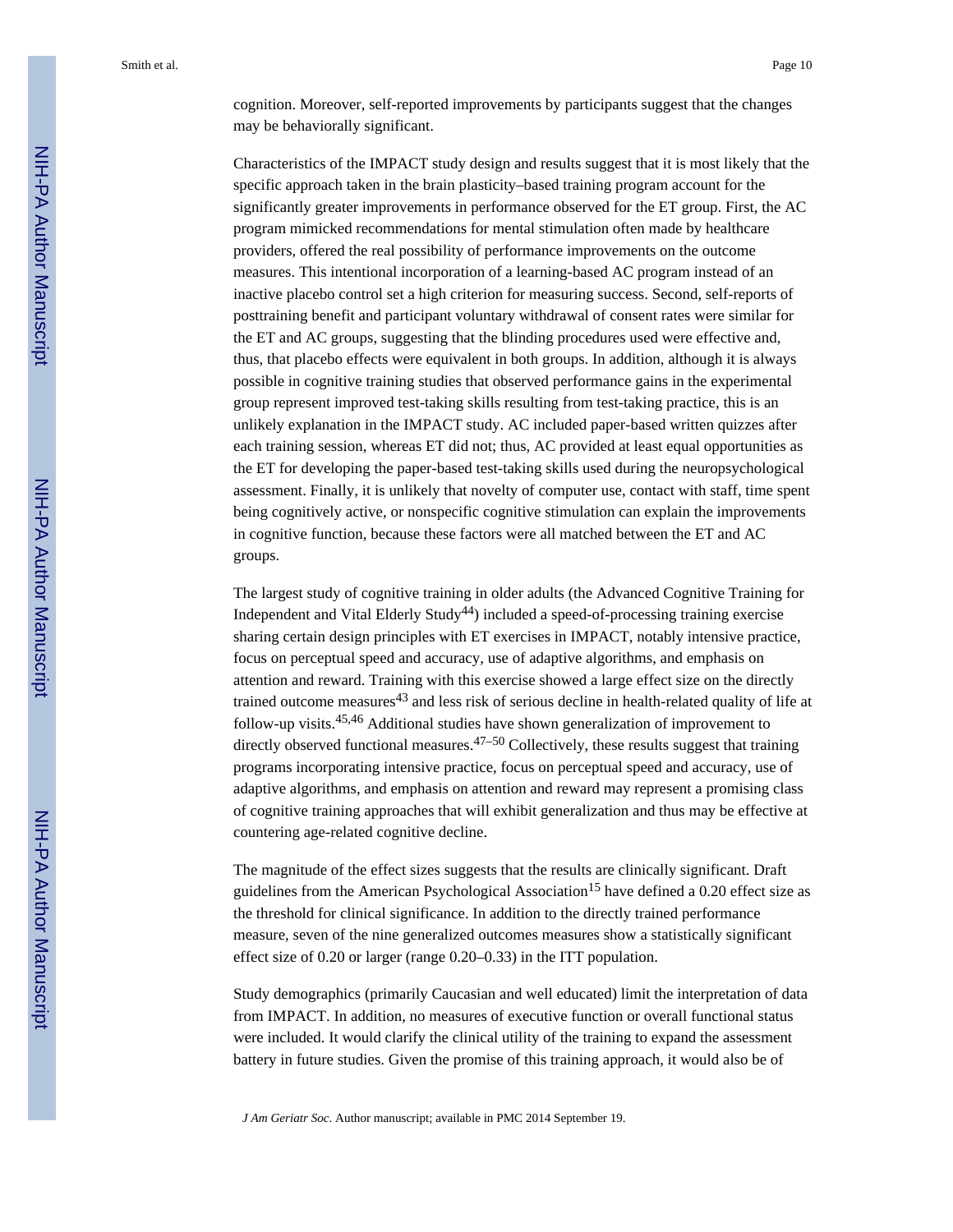interest to expand the training program to target executive functioning and functional status directly. Future analyses should also determine whether performance gains are maintained over time, which would provide evidence that the training produces plastic brain changes. Additionally, further research to explore the underlying mechanism of action contributing to improvements ascribed to the ET group through physiological mechanism such as functional magnetic resonance imaging may be warranted. Finally, the possibility cannot be excluded that the AC training program could show superior effects on other measures not employed in this study.

These results demonstrate that a cognitive training program designed to improve the speed and accuracy of central auditory system function while strongly engaging neuromodulatory systems can drive benefits that generalize to untrained measures of memory and attention and that the improvement is significantly larger than that seen with a program of general cognitive stimulation. Future research should evaluate the sensitivity of the program to preclinical cognitive decline and the effects of the experimental approach on the trajectory of cognitive decline in normal aging and for clinical disorders in which cognitive enhancement could yield improvements in patient outcomes.

#### **Acknowledgments**

The principal investigators wish to thank research staff members for their contributions in support of this study: Kimberly Baily, MS, Donna Felmlee, MS, Sherrie Hanna, MA, LLP, Tascha Helland, and Andrea Hillson-Jensen at the Mayo Clinic and Jennifer Dave, Caesar Gonzalez, Patricia Hanisee, William Mullane, Yohance Pickett, Sumera Raoof, MD, and Marissa R. Smith, PsyD, at the University of Southern California. We also wish to thank independent biostatistician Kevin DeLucci, PhD, of the University of California at San Francisco and Erika Jones, Natalie La-Boube, Andrea Roudebush, Jennifer Scroggins, and Sheila Stuteville of Quintiles Transnational Corp., who were responsible for the independent data analysis management and analyses reported in this study. Finally, we acknowledge the contributions of the administrative staff at Posit Science: Omar Ahsanuddin, Chuck Armstrong, Sharona Atkins, Soussan Behbahani, Natasha Belfor, PhD, Ilya Bezdezhskiy, Albert Boniske, Jennifer Borrow, Anne Bruce, PhD, Bonnie Connor, PhD, Jill Damon, PhD, Nicholas Joyce, Sarah Kim, MA, Molly Kluse, Ma'ayan Lieberman, Wasiem Mansour, Marissa Matthews, Todd McManus, PhD, Karen McWhirter, Dean Mengaz, Jason Minow, PhD, John Motzinger, Connor O'Sullivan, Cori Pansarasa, PhD, Wanda Rieman, MA, Brian Song, Laila Spina, PsyD, Cate Stasio, Daniel Tinker, Teresa Urquhart, Rudy Walter, Amy Walthall, PsyD, Lauren Wholey, Rick Wood, Jessica Young; and Kannan Raghavan of Research Pharmaceutical Services.

#### **References**

- 1. Sands LP, Yaffe K, Lui LY, et al. The effects of acute illness on ADL decline over 1 year in frail older adults with and without cognitive impairment. J Gerontol B Biol Sci Med Sci. 2002; 57:M449–M454.
- 2. Yaffe K, Fox P, Newcomer R, et al. Patient and caregiver characteristics and nursing home placement in patients with dementia. JAMA. 2002; 287:2090–2097. [PubMed: 11966383]
- 3. Yaffe K, Petersen RC, Lindquist K, et al. Subtype of mild cognitive impairment and progression to dementia and death. Demen Geriatr Cogn Disord. 2006; 22:312–319.
- 4. Reese CM, Cherry KE, Norris LE. Practical memory concerns of older adults. J Clin Geropsychol. 1999; 5:231–244.
- 5. Zelinski EM, Gilewski MJ. A 10-item Rasch modeled memory self-efficacy scale. Aging Ment Health. 2004; 8:293–306. [PubMed: 15370046]
- 6. Mol M, Carpay M, Ramakers I, et al. The effect of perceived forgetfulness on quality of life in older adults; a qualitative review. Int J Geriatr Psychiatry. 2007; 22:393–400. [PubMed: 17044138]
- 7. Naveh-Benjamin M, Brav TK, Levy O. The associative memory deficit of older adults: The role of strategy utilization. Psychol Aging. 2007; 22:202–208. [PubMed: 17385995]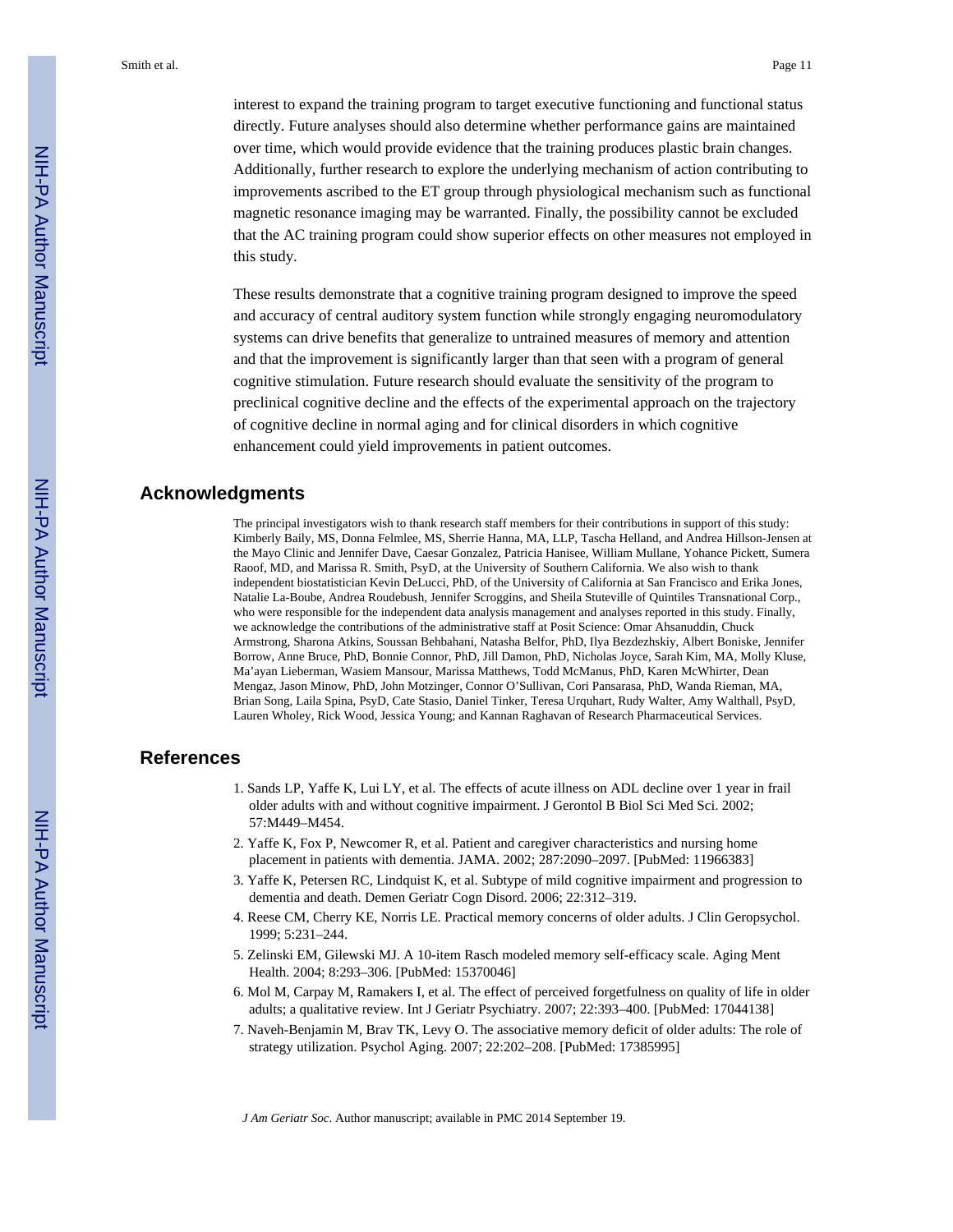- 8. Derwinger A, Stigsdotter Neely A, Bäckman L. Design your own memory strategies! Self-generated strategy training versus mnemonic training in old age: An 8-month follow-up. Neuropsychol Rehab. 2005; 15:37–54.
- 9. McDougall GJ Jr. Cognitive interventions among older adults. Annu Rev Nurs Res. 1999; 17:219– 240. [PubMed: 10418659]
- 10. Rebok GW, Balcerak LJ. Memory self-efficacy and performance differences in young and old adults—The effect of mnemonic training. Dev Psychol. 1989; 25:714–721.
- 11. Willis SL, Nesselroade CS. Long-term effects of fluid ability training in old-old age. Dev Psychol. 1990; 26:905–910.
- 12. O'Hara R, Brooks JO, Friedman L, et al. Long-term effects of mnemonic training in communitydwelling older adults. J of Psychiatr Res. 2007; 41:585–590. [PubMed: 16780878]
- 13. Verhaeghen P, Marcoen A, Goossens L. Improving memory performance in the aged through mnemonic training: A meta-analytic study. Psychol Aging. 1992; 7:242–251. [PubMed: 1535198]
- 14. Fillit HM, Butler RN, O'Connell AW, et al. Achieving and maintaining cognitive vitality with aging. Mayo Clin Proc. 2002; 77:681–696. [PubMed: 12108606]
- 15. Rebok GW, Carlson MC, Langbaum JBS. Training and maintaining memory abilities in healthy older adults: Traditional and novel approaches. J Gerontol B Biol Sci Med Sci. 2007; 62:53–61.
- 16. van Praag H, Kempermann G, Gage FH. Neural consequences of environmental enrichment. Nat Rev Neurosci. 2000; 1:191–198. [PubMed: 11257907]
- 17. Scarmeas N, Levy G, Tang MX, et al. Influence of leisure activity on the incidence of Alzheimer's disease. Neurology. 2001; 57:2236–2242. [PubMed: 11756603]
- 18. Wilson RS, Bennett DA, Bienias JL, et al. Cognitive activity and incident AD in a populationbased sample of older persons. Neurology. 2002; 59:1910–1914. [PubMed: 12499482]
- 19. Wilson RS, Scherr PA, Schneider JA, et al. Relation of cognitive activity to risk of developing Alzheimer disease. Neurology. 2007; 69:1911–1920. [PubMed: 17596582]
- 20. Verghese J, Lipton RB, Katz MJ, et al. Leisure activities and the risk of dementia in the elderly. N Engl J Med. 2003; 348:2508–2516. [PubMed: 12815136]
- 21. Small GW. What we need to know about age related memory loss. BMJ. 2002; 324:1502–1505. [PubMed: 12077041]
- 22. Hultsch DF, Hertzog C, Small BJ, et al. Use it or lose it: Engaged lifestyle as a buffer of cognitive decline in aging? Psychol Aging. 1999; 14:245–263. [PubMed: 10403712]
- 23. Schneider, BA.; Pichora-Fuller, MK. Implications of perceptual deterioration for cognitive aging research. In: Craik, FIM.; Salthouse, TA., editors. The Handbook of Aging and Cognition. Mahwah, NJ: Lawrence Erlbaum Associates; 2000. p. 155-219.
- 24. Wingfield, A.; Stine-Morrow, EAL. Language and speech. In: Craik, FIM.; Salt-house, TA., editors. Handbook of Aging and Cogntion. Mahwah, NJ: Lawrence Erlbaum Associates; 2000. p. 359-416.
- 25. Gilbert CD, Sigman M, Crist RE. The neural basis of perceptual learning. Neuron. 2001; 31:681– 697. [PubMed: 11567610]
- 26. Buonomano DV, Merzenich MM. Cortical plasticity: From synapses to maps. Annu Rev Neurosci. 1998; 21:149–186. [PubMed: 9530495]
- 27. Mahncke HW, Bronstone A, Merzenich MM. Brain plasticity and functional losses in the aged: Scientific bases for a novel intervention. Prog Brain Res. 2006; 157:81–109. [PubMed: 17046669]
- 28. Mahncke HW, Connor BB, Appelman J, et al. Memory enhancement in healthy older adults using a brain plasticity-based training program: A randomized, controlled study. Proc Natl Acad Sci USA. 2006; 103:12523–12528. [PubMed: 16888038]
- 29. Folstein MF, Folstein SE, McHugh PR. Mini-mental state. A practical method for grading the cognitive state of patients for the clinician. J Psychiatr Res. 1975; 12:189–198. [PubMed: 1202204]
- 30. Wechsler, D. Wechsler Test of Adult Reading Manual. San Antonio, TX: Harcourt Assessment; 2001.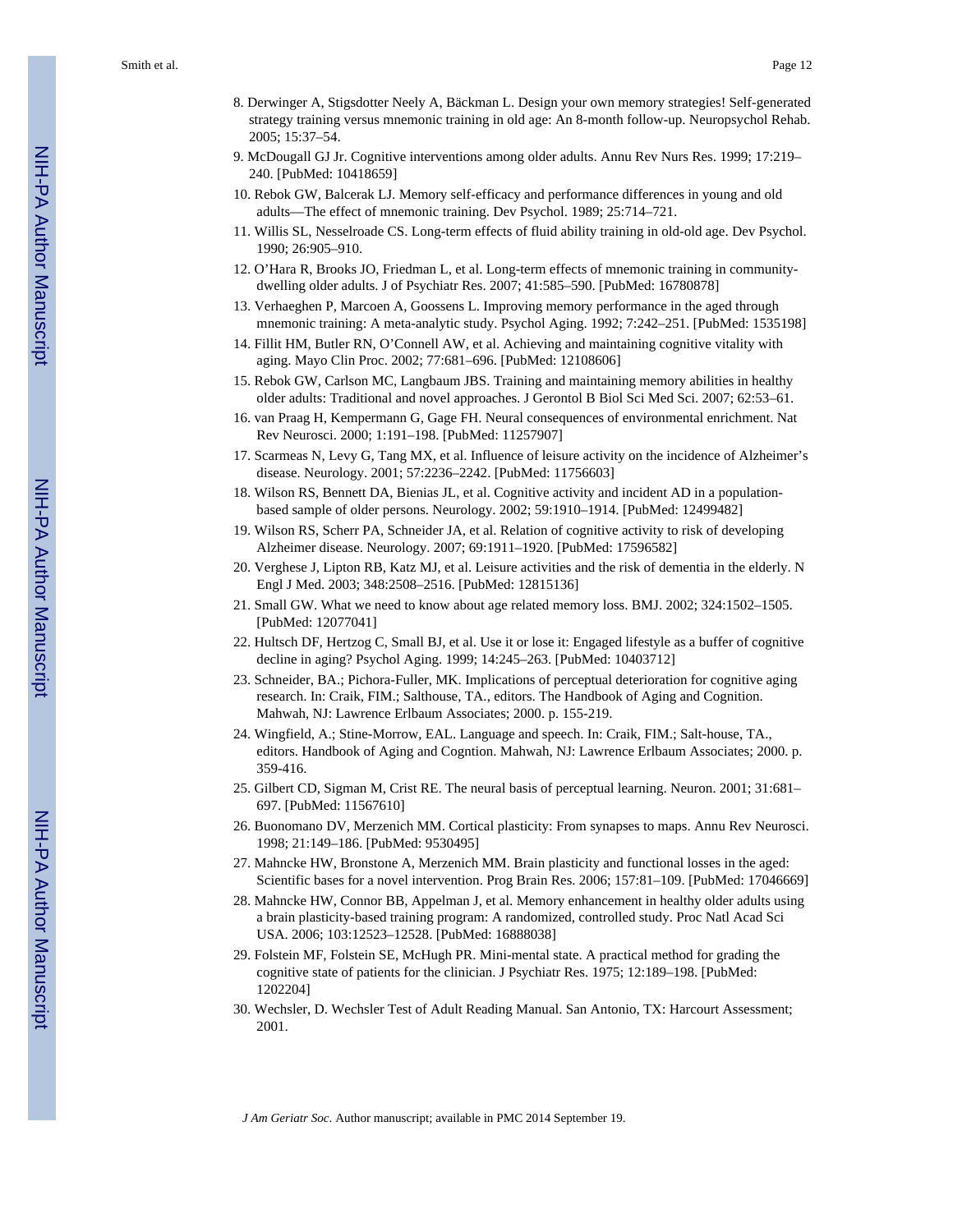- 31. Sheikh, J.; Yesavage, J. Geriatric Depression Scale (GDS): Recent evidence and development of a shorter version. In: Brink, TL., editor. Clinical Gerontology: A Guide to Assessment and Intervention. New York: The Haworth Press; 1986. p. 165-173.
- 32. Randolph, C. Repeatable Battery for the Assessment of Neuropsychological Status. San Antonio, TX: Psychological Corporation; 1998.
- 33. Schmidt, M. Rey Auditory and Verbal Learning Test: A Handbook. Los Angeles, CA: Western Psychological Services; 1996.
- 34. Wilson, B.; Cockburn, J.; Baddeley, A., et al. The Rivermead Behavioral Memory Test—II Supplement Two. San Antonio, TX: Harcourt Assessment; 2003.
- 35. Wechsler, D. Wechsler Memory Scale-III. San Antonio, TX: Psychological Corporation; 1997.
- 36. Spina, LMR.; Ruff, RM.; Mahncke, HW. Cognitive Self-Report Questionnaire (CSRQ) Manual. San Francisco, CA: Posit Science Corporation; 2006.
- 37. Salamon, MJ. Manual for the Life Satisfaction Scale (LSS): Formerly the Life Satisfaction in the Elderly Scale (LSES). Hewlett, NY: Adult Development Center; 2003.
- 38. Broadbent DE, Cooper PF, FitzGerald P, et al. The Cognitive Failures Questionnaire (CFQ) and its correlates. Br J Clin Psychol. 1982; 21(Pt 1):1–16. [PubMed: 7126941]
- 39. Beunckens C, Molenberghs G, Kenward MG. Direct likelihood analysis versus simple forms of imputation for missing data in randomized clinical trials. Clin Trials. 2005; 2:379–386. [PubMed: 16315646]
- 40. Mallinckrodt CH, Clark WS, Carroll RJ, et al. Assessing Response Profiles from Incomplete Longitudinal Clinical Trial Data Under Regulatory Considerations. J Biopharm Stat. 2003; 13:179–190. [PubMed: 12729388]
- 41. Mallinckrodt CH, Watkin JG, Molenberghs G. Choice of the primary analysis in longitudinal clinical trials. Pharm Stat. 2004; 3:161–169.
- 42. Ball K, Berch DB, Helmers KF, et al. Effects of cognitive training interventions with older adults: A randomized controlled trial. JAMA. 2002; 288:2271–2281. [PubMed: 12425704]
- 43. Ball K, Edwards JD, Ross LA. The impact of speed of processing training on cognitive and everyday functions. J Gerontol B Psychol Sci Soc Sci. 2007; 62(Spec No 1):19–31. [PubMed: 17565162]
- 44. Jobe JB, Smith DM, Ball K, et al. ACTIVE: A cognitive intervention trial to promote independence in older adults. Controll Clin Trials. 2001; 22:453–479.
- 45. Wolinsky FD, Unverzagt FW, Smith DM, et al. The ACTIVE cognitive training trial and healthrelated quality of life: Protection that lasts for 5 years. J Gerontol A Biol Sci Med Sci. 2006; 61:1324–1329. [PubMed: 17234829]
- 46. Wolinsky FD, Unverzagt FW, Smith DM, et al. The effects of the ACTIVE cognitive training trial on clinically relevant declines in health-related quality of life. J Gerontol B Psychol Sci Soc Sci. 2006; 61:S281–S287. [PubMed: 16960242]
- 47. Edwards JD, Wadley VG, Myers RS. Transfer of a speed of processing intervention to near and far cognitive functions. Gerontology. 2002; 48:329–340. [PubMed: 12169801]
- 48. Edwards JD, Wadley VG, Vance DE. The impact of speed of processing training on cognitive and everyday performance. Aging Ment Health. 2005; 9:262–271. [PubMed: 16019280]
- 49. Roenker DL, Cissell GM, Ball KK, et al. Speed-of-processing and driving simulator training result in improved driving performance. Hum Factors. 2003; 45:218–233. [PubMed: 14529195]
- 50. Willis SL, Tennstedt SL, Marsiske M, et al. Long-term effects of cognitive training on everyday functional outcomes in older adults. JAMA. 2006; 296:2805–2814. [PubMed: 17179457]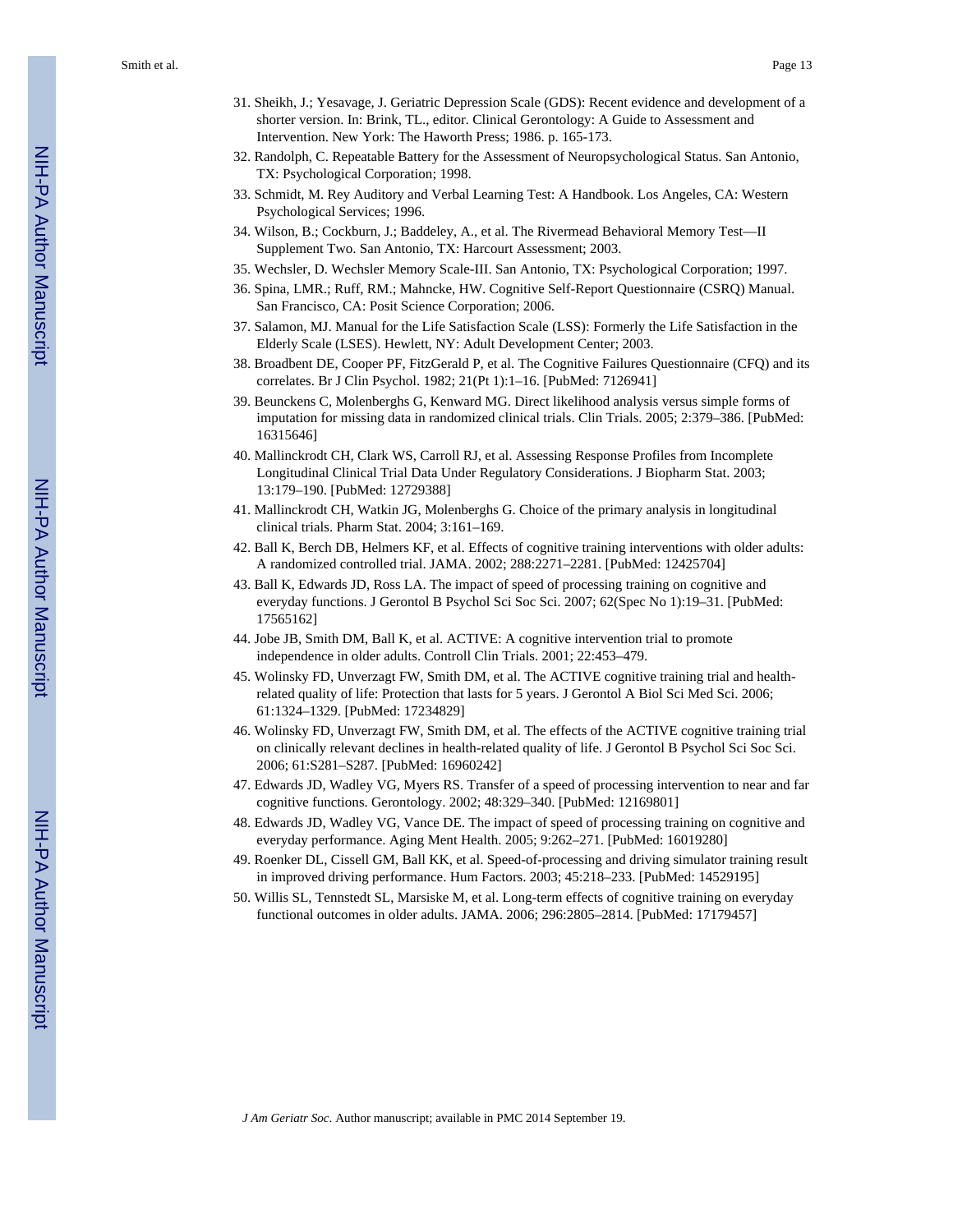



#### **Figure 1.**

Flow of participants in Improvement in Memory with Plasticity-based Adaptive Cognitive Training Study.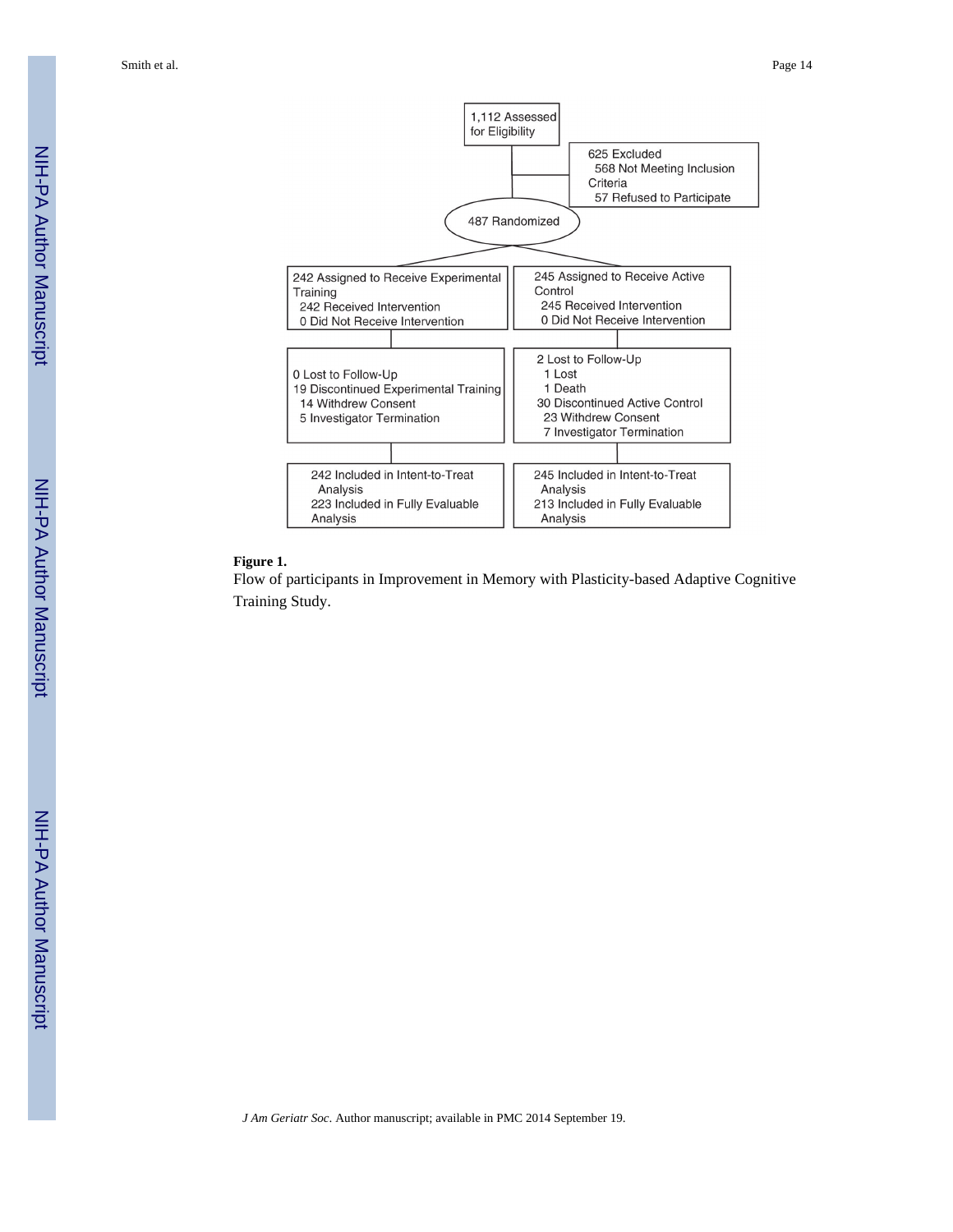

#### **Figure 2.**

Pretraining and posttraining estimated means with 95% confidence intervals in the intentionto-treat group. For each outcome measure, the *P*-value and Cohen *d* effect size estimate is from the training group (experimental treatment (ET) vs active control  $(AC)$ )  $\times$  time interaction, corrected for the significantly different sex distribution between groups. In (A) Repeatable Battery for the Assessment of Neuropsychological Status (RBANS) and (B) overall memory, higher scores are better; in (C) processing speed and (D) Cognitive Self-Report Questionnaire-25 Total, lower scores are better.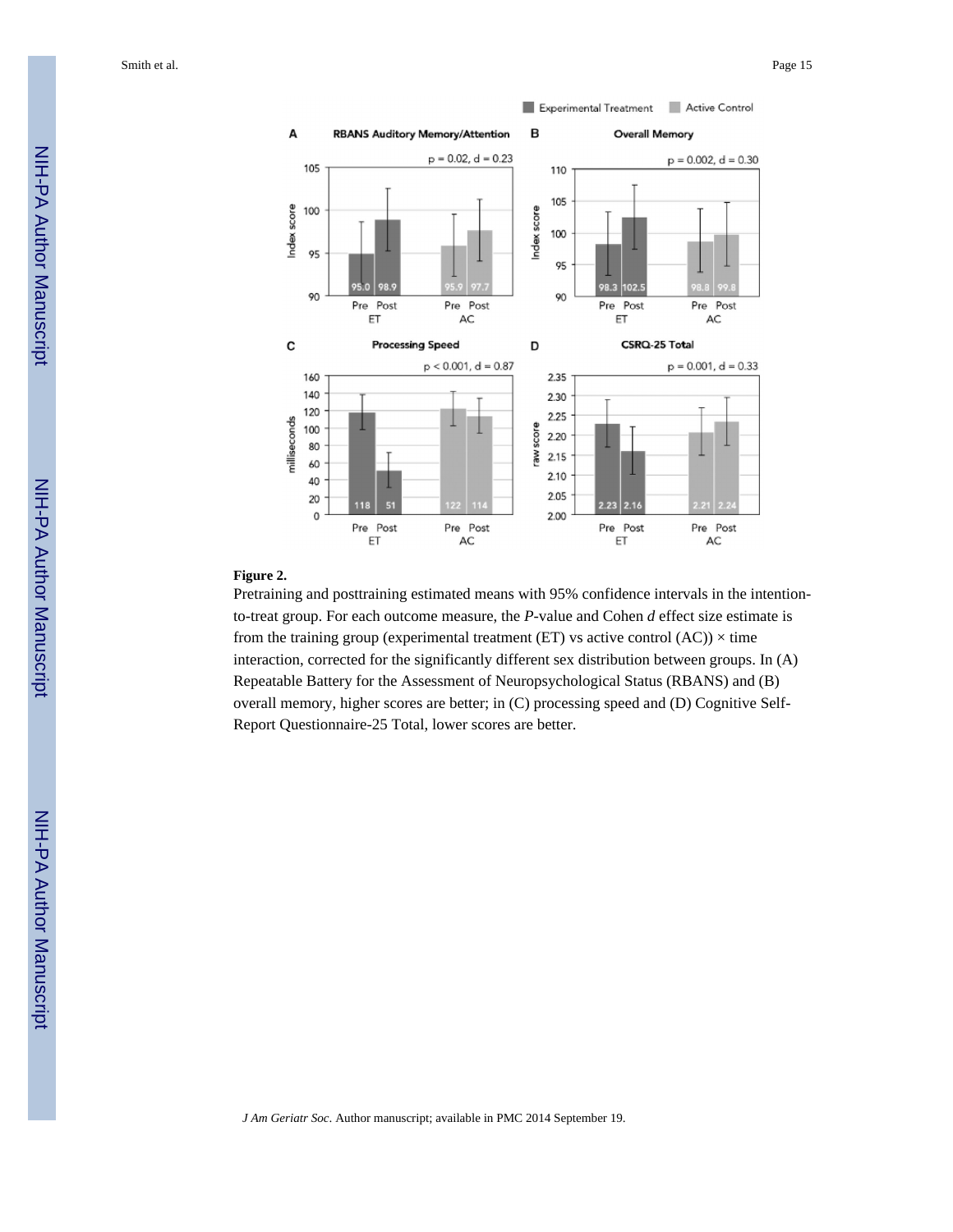#### **Table 1**

Pretraining Data: Demographic, Cognitive, and Social Characteristics Including Baseline Outcomes Measures

| <b>Measure</b>                                                       | Experimental Treatment $n = 242$ | Active Control $n = 245$ |
|----------------------------------------------------------------------|----------------------------------|--------------------------|
| Demographic                                                          |                                  |                          |
| Age, mean $\pm$ SD                                                   | $75.6 + 6.6$                     | $75.0 \pm 6.3$           |
| Education, years mean $\pm$ SD                                       | $15.7 \pm 2.6$                   | $15.6 \pm 2.6$           |
| Male, $n$ $(\%)$                                                     | 102(42.1)                        | 130(53.1)                |
| Caucasian, n (%)                                                     | 227 (93.8)                       | 234 (95.5)               |
| First language English, n (%)                                        | 238 (98.3)                       | 240 (98.0)               |
| Cognitive                                                            |                                  |                          |
| Mini-Mental State Examination score, mean $\pm$ SD (range 0–30)      | $29.1 + 1.1$                     | $29.2 \pm 1.0$           |
| Estimated intelligence quotient score, mean $\pm$ SD                 | $113.7 + 8.0$                    | $113.6 + 8.2$            |
| 15-item Geriatric Depression Scale score, mean $\pm$ SD (range 0–15) | $1.3 \pm 1.6$                    | $1.3 \pm 1.7$            |
| Sensory                                                              |                                  |                          |
| Hearing function, 500 Hz mean $\pm$ SD                               | $27.0 \pm 10.5$                  | $26.0 \pm 10.4$          |
| Tinnitus, $n$ $(\%)$                                                 | 46(19.0)                         | 52 (21.2)                |
| Hearing aid, $n$ $(\%)$                                              | 39(16.1)                         | 42 (17.1)                |
| Glasses, $n$ $(\%)$                                                  | 229 (94.6)                       | 230 (93.9)               |

*t-*tests were used for continuous variables and chi-square tests for categorical variables.

There were no significant differences between groups with the exception of sex, which was significantly different  $(P = .02)$ .

SD = standard deviation.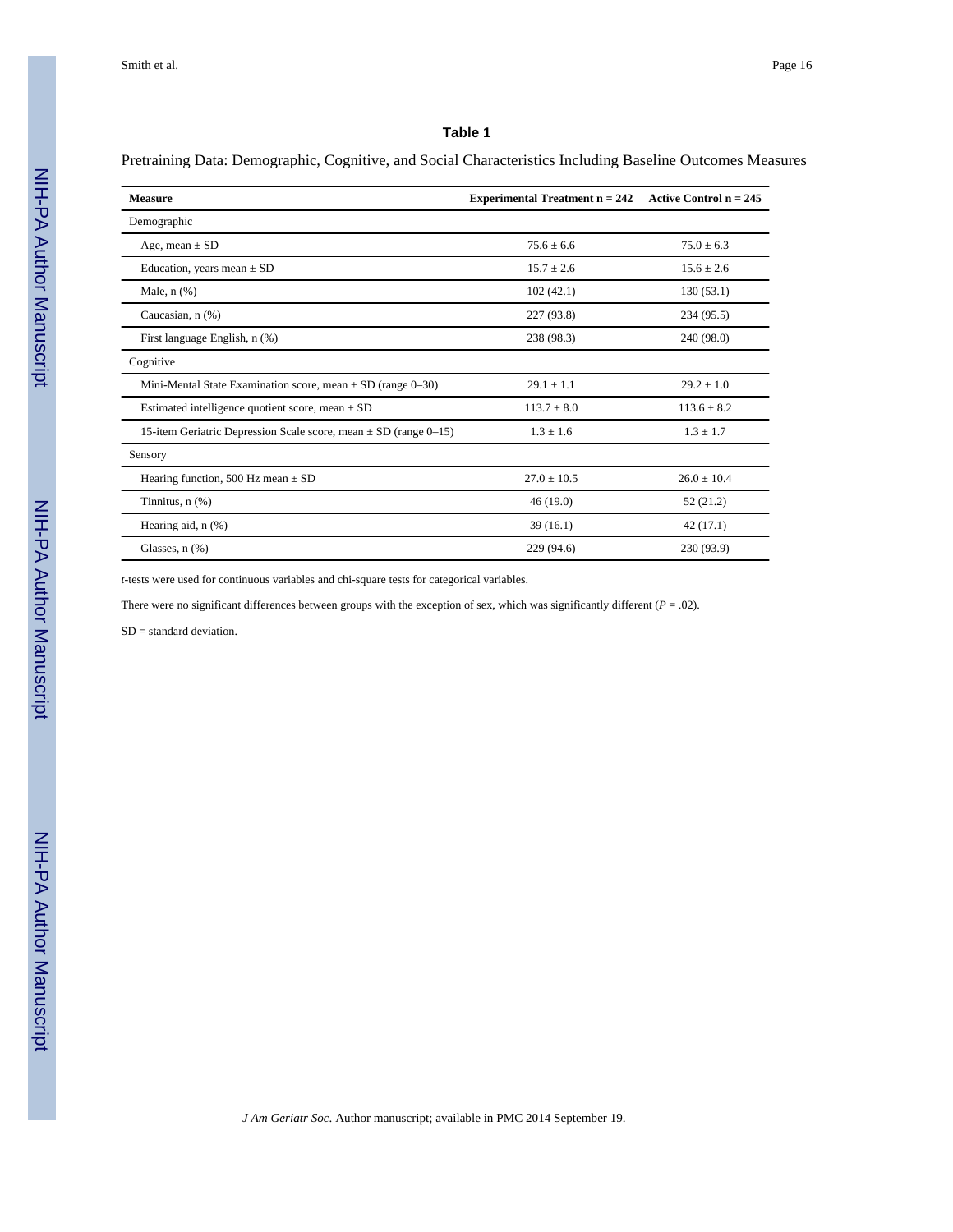NIH-PA Author Manuscript NIH-PA Author Manuscript

# **Table 2**

Effect of Training on Primary and Secondary Outcome Measures in the Intention-to-Treat Group Effect of Training on Primary and Secondary Outcome Measures in the Intention-to-Treat Group

|                                                                                                                                 |                                          | Experimental Training $N = 242$                     |                                          | Active Control $N = 245$     |                                          |                   |                                                               |                          |
|---------------------------------------------------------------------------------------------------------------------------------|------------------------------------------|-----------------------------------------------------|------------------------------------------|------------------------------|------------------------------------------|-------------------|---------------------------------------------------------------|--------------------------|
| Measure                                                                                                                         | <b>Baseline Mean</b><br>$\pm$ SD (Range) | Change Mean<br>$(95\%$ CI)                          | <b>Baseline Mean</b><br>$\pm$ SD (Range) | Change Mean (95% CI)         | Change Difference<br>$(95\% \text{ CI})$ | F Value (df)      | $\boldsymbol{P}\text{-}\boldsymbol{\mathrm{Value}}^{\dagger}$ | Effect Size <sup>†</sup> |
| Primary                                                                                                                         |                                          |                                                     |                                          |                              |                                          |                   |                                                               |                          |
| Status Auditory Memory/Attention,<br>Assessment of Neuropsychological<br>Repeatable Battery for the<br>index score<br>Secondary | $96.0 \pm 13.0$<br>(53.0-122.0)          | $+3.9(2.7 \text{ to } 5.1)$                         | $96.6 \pm 12.7$<br>(66.0-135.0)          | $+1.8(0.6-3.0)$              | $+2.1(0.4-3.9)$                          | 5.781 (1, 442.3)  | $\mathfrak{S}$                                                | 0.23                     |
| Exercise performance                                                                                                            |                                          |                                                     |                                          |                              |                                          |                   |                                                               |                          |
| Processing speed, ms <sup>*</sup>                                                                                               | $116 \pm 84 (29 -$<br>493)               | $\overline{\phantom{a}}$<br>$-68$ (– $78$ to<br>58) | $117 \pm 84 (25 -$<br>500)               | $8(-16-0)$<br>$\overline{1}$ | $60 (-72 to -47)$<br>$\overline{1}$      | 84.264 (1, 440.5) | $< .001$                                                      | 0.87                     |
| Neuropsychological                                                                                                              |                                          |                                                     |                                          |                              |                                          |                   |                                                               |                          |
| Overall memory, index score                                                                                                     | $99.6 \pm 14.0$<br>(53.0-138.0)          | $+4.2(2.8 - 5.6)$                                   | $100.2 \pm 15.9$<br>(60.0-145.0)         | $+1.0 (-0.4 - 2.4)$          | $+3.2(1.2 - 5.1)$                        | 9.798 (1, 442.2)  | .002                                                          | 0.30                     |
| Rey Auditory Verbal Learning Test, raw score                                                                                    |                                          |                                                     |                                          |                              |                                          |                   |                                                               |                          |
| $\mathrm{Total}^{\ddagger}$                                                                                                     | $40.4 \pm 9.6$<br>(15.0–65.0)            | $+1.2(0.2 - 2.2)$                                   | $41.2 \pm 10.4$<br>$(15.0 - 70.0)$       | $-1.0(-2.0-0.0)$             | $+2.2(0.7-3.7)$                          | 8.568 (1, 442.8)  | 004                                                           | 0.28                     |
| Word list delayed recall                                                                                                        | $6.6 \pm 3.5(0.0 - 15.0)$                | $+0.6(0.2 - 1.0)$                                   | $6.9 \pm 6.7(0.0-15.0)$                  | $0.0(-0.4-0.4)$              | $+0.6(0.0-1.2)$                          | 4.415 (1, 448.2)  | $\dot{5}$                                                     | 0.20                     |
| Rivermead Behavioral Memory Test, raw score                                                                                     |                                          |                                                     |                                          |                              |                                          |                   |                                                               |                          |
| Immediate recall                                                                                                                | P.<br>$7.9 \pm 3.1$ (1.0)<br>17.0)       | $+0.6(0.1 - 1.1)$                                   | $7.9 \pm 3.3$ (1.0-<br>17.0)             | $+0.5(0.0-1.0)$              | $+0.1(-0.5-0.7)$                         | 0.080(1, 462.6)   | .78                                                           | 0.03                     |
| Delayed recall                                                                                                                  | $6.4 \pm 3.1(0.0 -$<br>16.5              | $+0.7(0.2 - 1.2)$                                   | $6.6 \pm 3.3(0.0-17.5)$                  | $+0.6(0.2 - 1.0)$            | $+0.1(-0.5-0.7)$                         | 0.263(1, 458.5)   | ত                                                             | 0.05                     |
| Wechsler Memory Scale, raw score                                                                                                |                                          |                                                     |                                          |                              |                                          |                   |                                                               |                          |
| Digit span backwards                                                                                                            | $7.3 \pm 2.2$ (2.0–<br>14.0)             | $+0.6(0.4-0.8)$                                     | $7.2 \pm 2.3$ (2.0-<br>14.0)             | $+0.1(-0.1-0.3)$             | $+0.5(0.2-0.8)$                          | 7.528 (1, 450.7)  | .006                                                          | 0.26                     |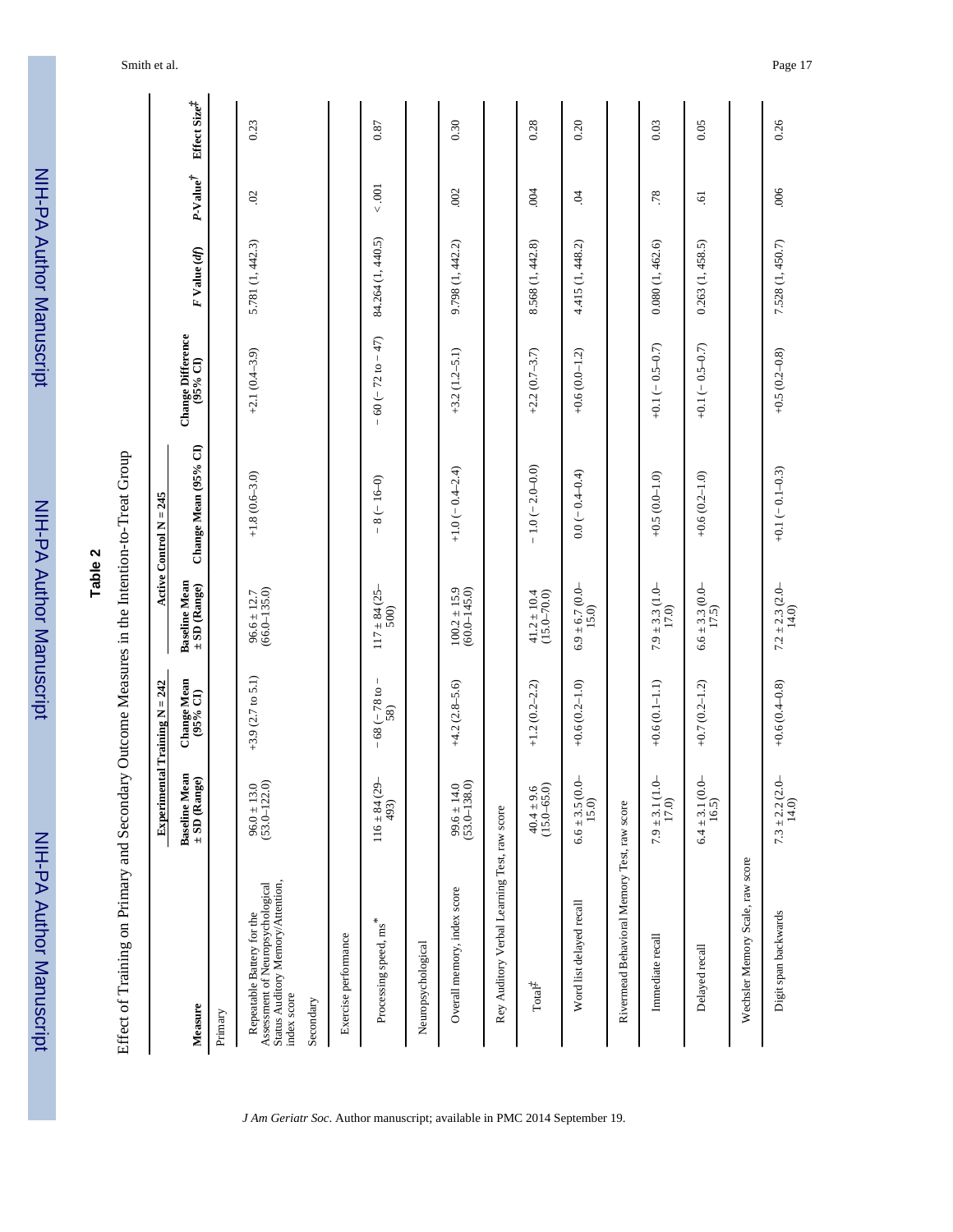|                              |       | Experimental Training $N = 242$                        |                      | Active Control $N = 245$                       |                                       |                                                            |      |
|------------------------------|-------|--------------------------------------------------------|----------------------|------------------------------------------------|---------------------------------------|------------------------------------------------------------|------|
| Measure                      |       | Baseline Mean Change Mean<br>$\pm$ SD (Range) (95% CI) | <b>Baseline Mean</b> | $\pm$ SD (Range) Change Mean (95% CI) (95% CI) | <b>Change Difference</b>              | F Value (df) P-Value <sup>†</sup> Effect Size <sup>#</sup> |      |
| Letter-number sequencing     | 16.0) | 9.6 ± 2.4 (2.0 + 0.6 (0.3 - 0.9) 9.6 ± 2.7 (0.0 -      | 17.0)                | $+0.2(-0.1-0.5)$                               | $+0.4(0.0-0.8)$ 5.871 (1.87.1) $-0.8$ |                                                            | 0.23 |
| Participant-reported outcome |       |                                                        |                      |                                                |                                       |                                                            |      |

 $2.226 \pm 0.408$ <br>(1.300-3.300) Cognitive Self-Report<br>Questionnaire-25 total, raw score Cognitive Self-Report

Questionnaire-25 total, raw score

(1.300–3.300)

− 0.069 (− 0.108  $-0.069(-0.108$ <br>to  $-0.030)$ 

 $2.213 \pm 0.460$ <br>(0.80-3.200) (0.80–3.200)

+0.025 (− 0.025 − 0.025 − 0.025 − 0.025 co

 $+0.025(-0.014-0.064)$ 

 $-0.094 (-0.153 \text{ to } -0.035)$ 

 $11.865 (1, 445.1)$  .001 0.33

 $11.865(1, 445.1)$ 

 $\overline{6}$ 

0.33

Lower scores represent better performance.

Lower scores represent better performance.

*† P*-value from training group (experimental treatment (ET) vs active control (AC))-by-time interaction.

 $^{\sharp}$  Effect size defined as Cohen  $d$  of the training group (ET vs AC)-by-time interaction. *‡*Effect size defined as Cohen *d* of the training group (ET vs AC)-by-time interaction.

 $SD = standard deviation; CI = confidence interval.$ SD = standard deviation; CI = confidence interval.